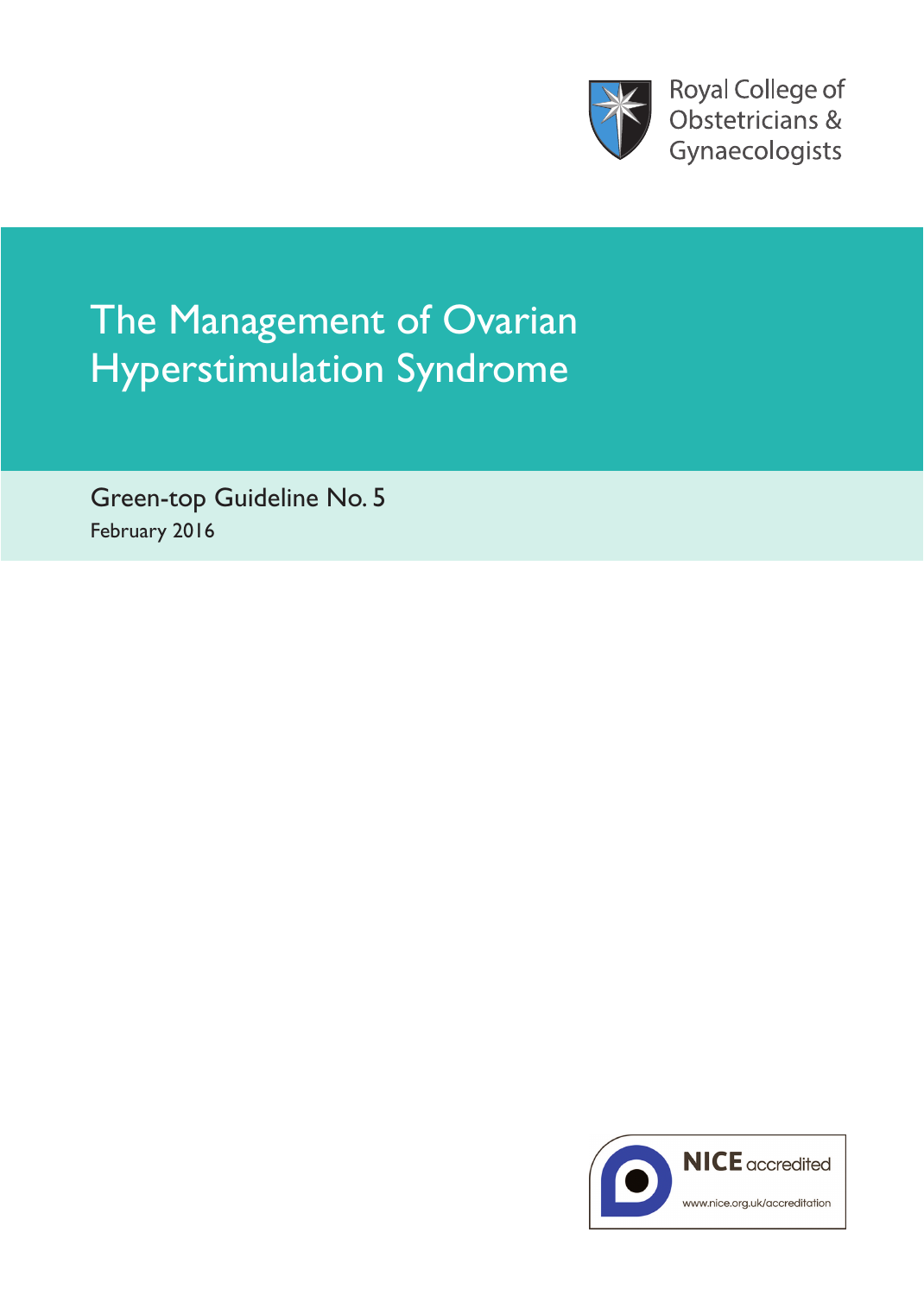# The Management of Ovarian Hyperstimulation Syndrome

This is the third edition of this guideline, previously published in 2006 with the same title.

# **Executive summary of recommendations**

# *Incidence of ovarian hyperstimulation syndrome (OHSS)*

What is the reported incidence of OHSS?

**Clinicians mustremain alertto the possibility ofOHSS in all women undergoing fertility treatment and women should be counselled accordingly. [***New 2016***]**

# *Diagnosis of OHSS*

How is OHSS diagnosed and what differential diagnoses should be considered?

Clinicians need to be aware of the symptoms and signs of OHSS, as the diagnosis is based on clinical **criteria.**

**In women presenting with severe abdominal pain or pyrexia, extra care should be taken to rule out other causes of the patient's symptoms. The input of clinicians experienced in the management of OHSS should be obtained in such cases. [***New 2016***]**

#### *Assessing severity and reporting adverse outcomes*

How is the severity of OHSS classified?

**The severity of OHSS should be graded according to a standardised classification scheme.**

How should OHSS be reported?

**Licensed centres should comply withHuman Fertilisation and Embryology Authority (HFEA)regulations in reporting cases of severe or critical OHSS among their patients.**

**Units that treat women with OHSS should inform the licensed centre where the fertility treatment was carried outto promote clinical continuity and to allow the licensed centre to meetits legal obligations.**

#### *Organisation of services*

How should care be delivered for women at risk of OHSS?

**Fertility clinics should provide verbal and written information concerning OHSS to all women undergoing fertility treatment, including a 24-hour contact telephone number.**

**All acute units where women with suspected OHSS are likely to present should establish agreed local protocols for the assessment and management of these women and ensure they have access to appropriately skilled clinicians with experience in the management of this condition.**

**D**

**D**

**D**

**D**

 $\checkmark$ 

 $\checkmark$ 

 $\checkmark$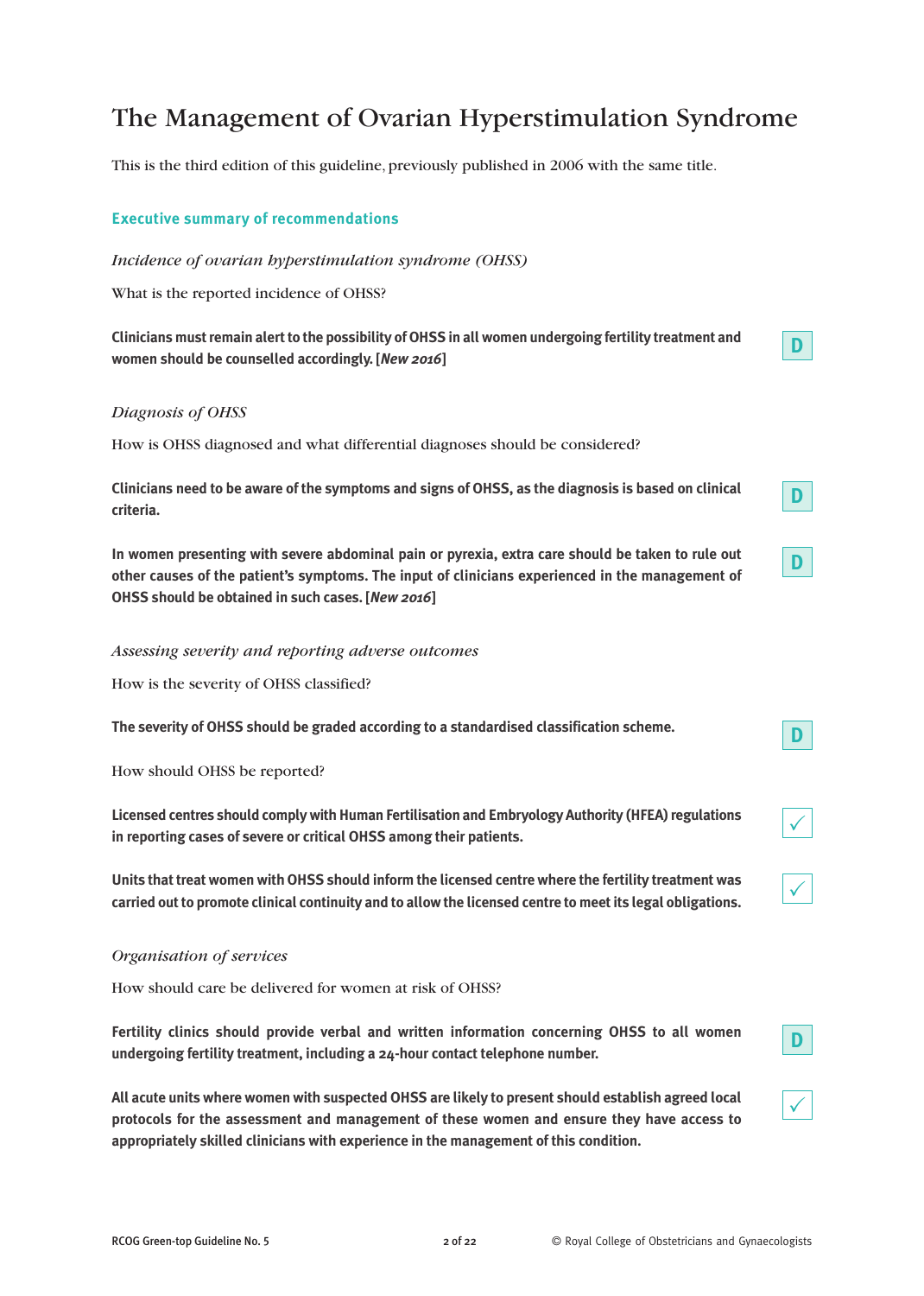**Licensed centres that provide fertility treatment should ensure close liaison and coordination with acute units where their patients may present. [***New 2016***]**

## *Initial assessment*

How should women suspected of suffering from OHSS be assessed?

**Women presenting with symptoms suggestive of OHSS should be assessed face-to-face by a clinician** if there is any doubt about the diagnosis or if the severity is likely to be greater than mild. [New 2016]

#### *Outpatient management of OHSS*

Which patients with OHSS are suitable for outpatient care?

**Outpatient management is appropriate for women with mild or moderate OHSS and in selected cases with severe OHSS.**

What management is appropriate in the outpatient setting for patients with OHSS?

**Women undergoing outpatient management ofOHSS should be appropriately counselled and provided with information regarding fluid intake and output monitoring. In addition, they should be provided with contact details to access advice.**

**Nonsteroidal anti-inflammatory agents should be avoided, as they may compromise renal function.**

**Women with severe OHSS being managed on an outpatient basis should receive thromboprophylaxis with low molecular weight heparin (LMWH). The duration of treatment should be individualised, taking into account risk factors and whether or not conception occurs.**

**Paracentesis of ascitic fluid may be carried out on an outpatient basis by the abdominal ortransvaginal route under ultrasound guidance.**

**There is insufficient evidence to support the use of gonadotrophin-releasing hormone antagonists or dopamine agonists in treating established OHSS. [***New 2016***]**

How should women with OHSS managed on an outpatient basis be monitored?

**Women withOHSS being managed on an outpatient basis should be reviewed urgently ifthey develop symptoms or signs of worsening OHSS (see Section 9.3). In the absence of these, review every 2–3 days is likely to be adequate. [***New 2016***]**

**Baseline laboratory investigations should be repeated if the severity of OHSS is thought to be worsening. Haematocrit is a useful guide to the degree of intravascular volume depletion. [***New 2016***]**  $\checkmark$ 

**D**

**D**

**D**

**D**

**D**

**D**

**D**

**D**

 $\checkmark$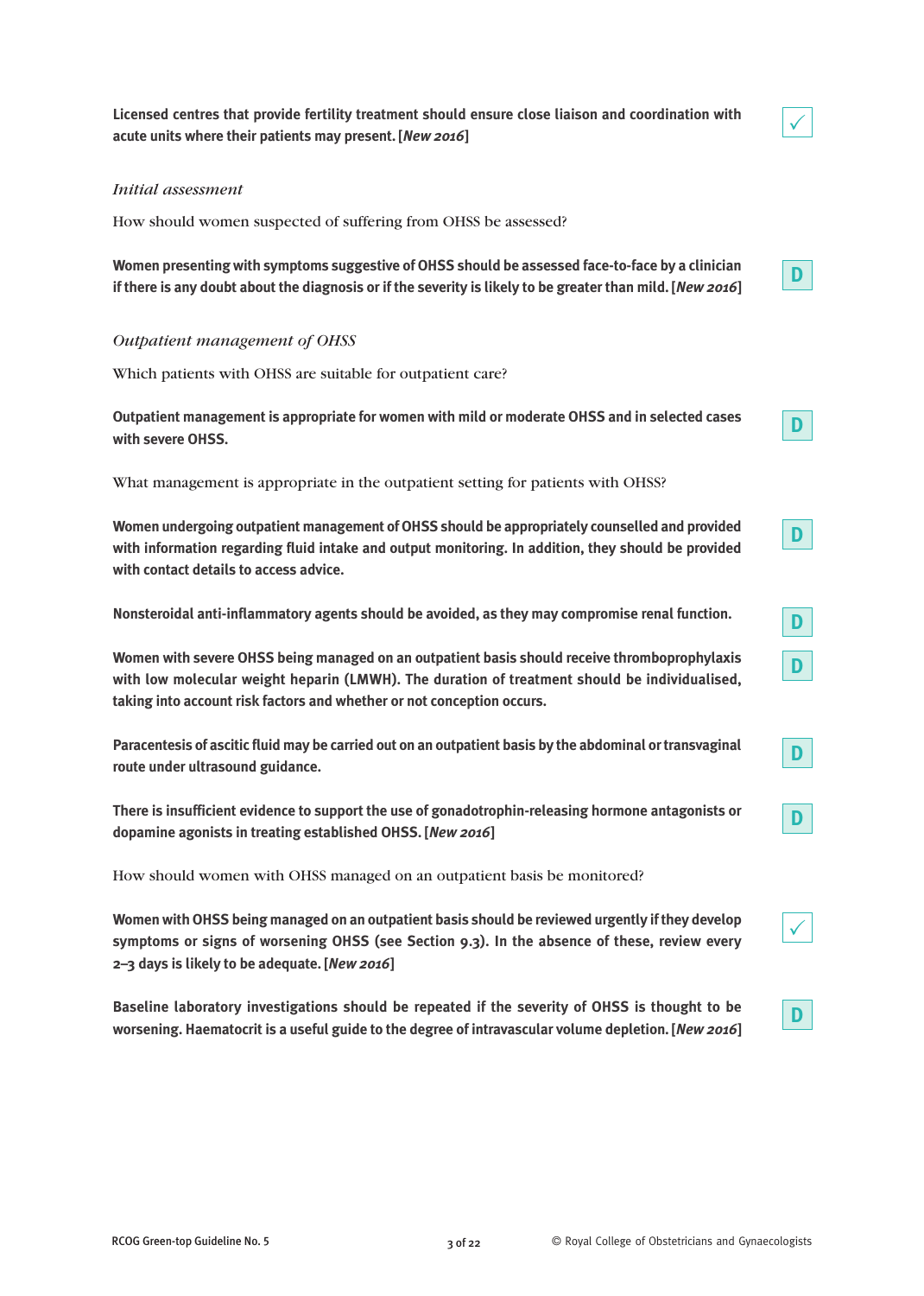# *Inpatient management*

When should women with OHSS be admitted?

**Hospital admission should be considered for women who:**

- **are unable to achieve satisfactory pain control**
- **are unable to maintain adequate fluid intake due to nausea**
- **show signs of worsening OHSS despite outpatient intervention**
- **are unable to attend for regular outpatient follow-up**
- **have critical OHSS. [***New 2016***]**

| Who should provide care to women with OHSS?                                                                                                                                                                              |              |
|--------------------------------------------------------------------------------------------------------------------------------------------------------------------------------------------------------------------------|--------------|
| Multidisciplinary assistance should be sought for the care of women with critical OHSS and severe<br>OHSS who have persistent haemoconcentration and dehydration.                                                        | D            |
| Features of critical OHSS should prompt consideration of the need for intensive care.                                                                                                                                    | D            |
| A clinician experienced in the management of OHSS should remain in overall charge of the woman's<br>care.                                                                                                                |              |
| How should women with OHSS be monitored?                                                                                                                                                                                 |              |
| Women admitted with OHSS should be assessed at least once daily. More frequent assessment is<br>appropriate for women with critical OHSS and those with complications.                                                   | D            |
| How should the symptoms of OHSS be relieved?                                                                                                                                                                             |              |
| Analgesia and antiemetics may be used in women with OHSS, avoiding nonsteroidal agents and<br>medicines contraindicated in pregnancy.                                                                                    | D            |
| What is the appropriate management of fluid balance?                                                                                                                                                                     |              |
| Fluid replacement by the oral route, guided by thirst, is the most physiological approach to correcting<br>intravascular dehydration.                                                                                    | D            |
| Women with persistent haemoconcentration despite volume replacement with intravenous colloids<br>may need invasive monitoring and this should be managed with anaesthetic input.                                         | D            |
| Diuretics should be avoided as they further deplete intravascular volume, but they may have a role in<br>a multidisciplinary setting if oliguria persists despite adequate fluid replacement and drainage of<br>ascites. | $\checkmark$ |
| How should ascites and effusions be managed?                                                                                                                                                                             |              |
| Indications for paracentesis include the following:                                                                                                                                                                      | D            |
| severe abdominal distension and abdominal pain secondary to ascites<br>$\bullet$<br>shortness of breath and respiratory compromise secondary to ascites and increased intra-abdominal<br>$\bullet$<br>pressure           |              |

● **oliguria despite adequate volume replacement, secondary to increased abdominal pressure causing reduced renal perfusion.**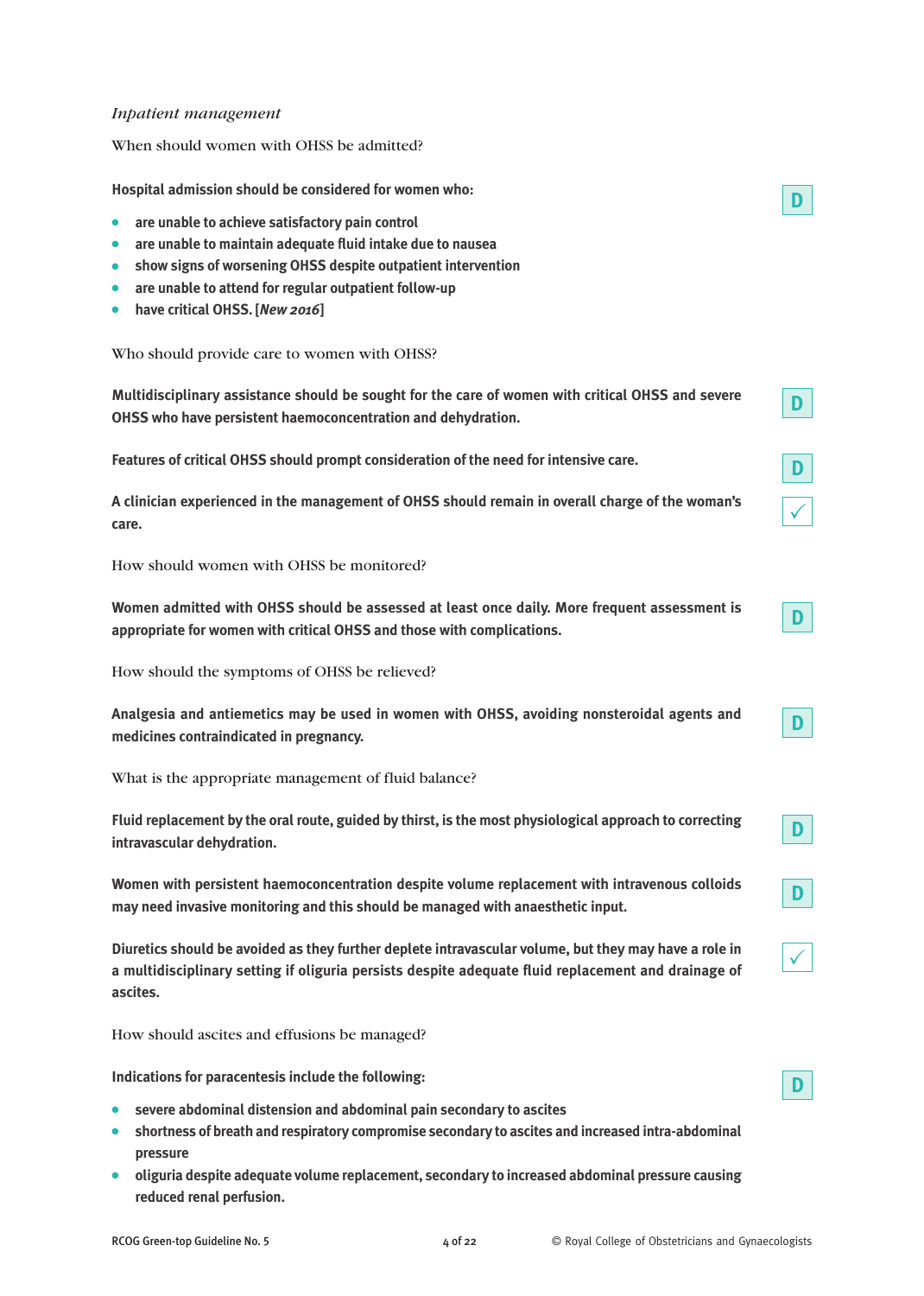**Paracentesis should be carried out under ultrasound guidance and can be performed abdominally or Intravenous colloid therapy should be considered for women who have large volumes of fluid** How should the risk of thrombosis be managed? **Women with severe or criticalOHSS and those admitted withOHSS should receive LMWH prophylaxis. The duration of LMWH prophylaxis should be individualised according to patient risk factors and outcome of treatment. [***New 2016***] Women with moderate OHSS should be evaluated for predisposing risk factors for thrombosis and prescribed either antiembolism stockings or LMWH if indicated. In addition to the usual symptoms and signs of venous thromboembolism (VTE), thromboembolism should be suspected in women with OHSS who present with unusual neurological symptoms, even if they present several weeks after apparent improvement in OHSS. D C C D D**  $\checkmark$ 

When is surgical management indicated?

**Surgery is only indicated in patients withOHSS ifthere is a coincident problemsuch as adnexaltorsion, ovarian rupture or ectopic pregnancy and should be performed by an experienced surgeon.**

# *OHSS and pregnancy*

**vaginally.**

**removed by paracentesis.**

What are the risks associated with pregnancy and OHSS?

**Clinicians should be aware, and women informed, that pregnancies complicated by OHSS may be at increased risk of pre-eclampsia and preterm delivery. [***New 2016***]**

#### **1. Purpose and scope**

Ovarian hyperstimulation syndrome (OHSS) is a complication of fertility treatment, which uses pharmacological ovarian stimulation to increase the number of oocytes and therefore embryos available during assisted reproductive technology (ART). In a minority of women undergoing treatment, the ovarian response exceeds that aimed for and results in a clinical condition with a specific pathophysiology.OHSS is associated with significant physical and psychosocial morbidity and has been associated with maternal death. <sup>1</sup> However,in most cases OHSS is self-limiting and requires supportive management and monitoring while awaiting resolution.Women with more severe OHSS may require inpatient treatment to manage the symptoms and reduce the risk of further complications.The key principles of OHSS management therefore are early recognition and the prompt assessment and treatment of women with moderate or severe OHSS.

The mechanism whereby OHSS develops has received a lot of interest in recent years and key proinflammatory mediators are believed to be involved in the pathogenesis.<sup>2,3</sup> However, translating this basic scientific knowledge into clinical practice has so far proved difficult.There are few high quality studies that address the management of OHSS, and the subject remains of great significance not only to clinicians who provide assisted conception treatment, but also to those who look after affected women in emergency and gynaecology departments distinct from the treating clinic.Very often, women with

**D**

**C**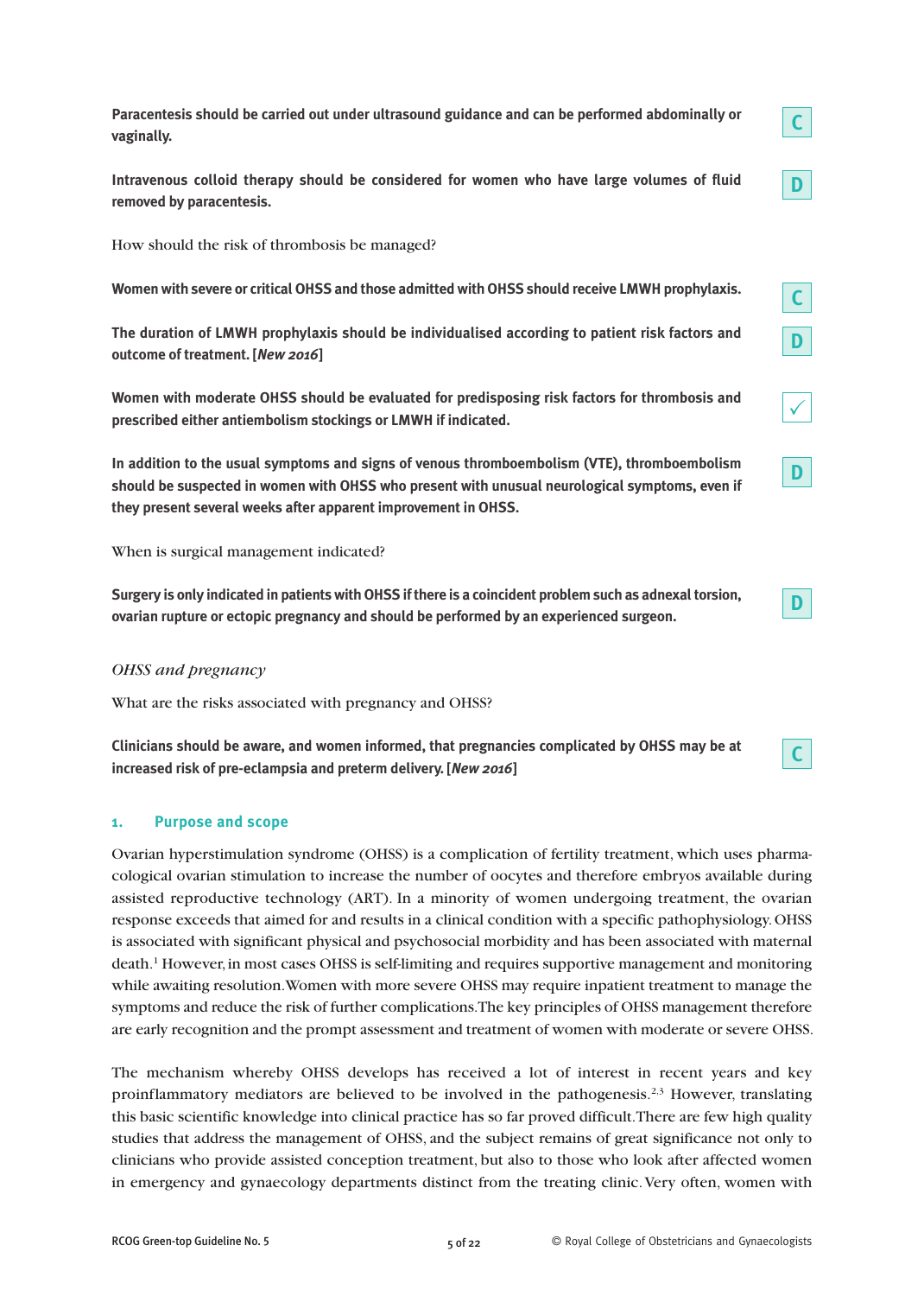OHSS present to clinicians who are not fertility specialists or who do not undertake assisted conception. This guideline aims to review the literature and provide evidence-based advice to help clinicians diagnose and manage patients with OHSS. Prevention of OHSS is outside the scope of this guideline and is covered by guidance from the British Fertility Society. 4

# **2. Introduction and background epidemiology**

Exposure of ovaries to human chorionic gonadotrophin (hCG) or luteinising hormone (LH) following controlled ovarian stimulation by follicle-stimulating hormone (FSH) underlies most cases of OHSS. Exposure of hyperstimulated ovaries to hCG leads to the production of proinflammatory mediators.Chief among these is vascular endothelial growth factor (VEGF), but a variety of cytokines are likely to be involved in the pathogenesis and clinical features of OHSS. <sup>1</sup> The occurrence of ovarian enlargement with the local and systemic effects of proinflammatory mediators,including increased vascular permeability and a prothrombotic effect, is responsible for the clinical features of OHSS.

Increased vascular permeability leads to loss of fluid into the third space, manifesting as ascites or, less commonly, pleural and pericardial effusions.Women with severe OHSS demonstrate hypovolaemia, with a typical loss of 20% of their calculated blood volume in the acute phase of OHSS. <sup>5</sup> Accompanying this hypovolaemia is reduced serum osmolality and sodium.This paradoxical combination of hypovolaemia and hypo-osmolality has been ascribed to a 'reset' of the osmotic thresholds of vasopressin and thirst to lower osmolality and sodium levels as these women remain able to concentrate and dilute their urine around the new, lower, level of osmolality.The parallel resetting of the osmotic thresholds is thought to explain the observed decreases in serum osmolality and sodium as opposed to electrolyte losses.<sup>6,7</sup>

Despite the growing number of cycles of assisted reproduction, the true incidence of OHSS remains unknown because there is no mandatory reporting for mild and moderate cases. Furthermore, the lack of an internationally agreed classification system makes it difficult to compare data from different units. $^8$ 

# **3. Identification and assessment of evidence**

This guideline was developed in accordance with standard methodology for producing Royal College of Obstetricians and Gynaecologists (RCOG) Green-top Guidelines. MEDLINE, EMBASE and the Cochrane Library were searched.The search was restricted to articles published between January 2006 and May 2015. The databases were searched using the relevant Medical Subject Headings (MeSH) terms including all subheadings and this was combined with a keyword search. Search terms included 'ovarian hyperstimulation syndrome','ovary hyperstimulation','OHSS','hyperstimulation' and 'hyper-stimulation'.The National Guideline Clearinghouse,NICE Evidence Search,Trip and Guidelines International Network were also searched for relevant guidelines. Where possible, recommendations are based on available evidence. Areas lacking evidence are highlighted and annotated as'good practice points'(GPP).

# **4. Incidence of OHSS**

# *4.1 What is the reported incidence of OHSS?*

**Clinicians mustremain alertto the possibility ofOHSS in all women undergoing fertility treatment and women should be counselled accordingly.**

It is known that the incidence of OHSS varies between different types of fertility treatment, with treatments involving greater degrees of ovarian stimulation being associated with a higher incidence. In cycles of conventional in vitro fertilisation (IVF), mild OHSS has been estimated

Evidence level 3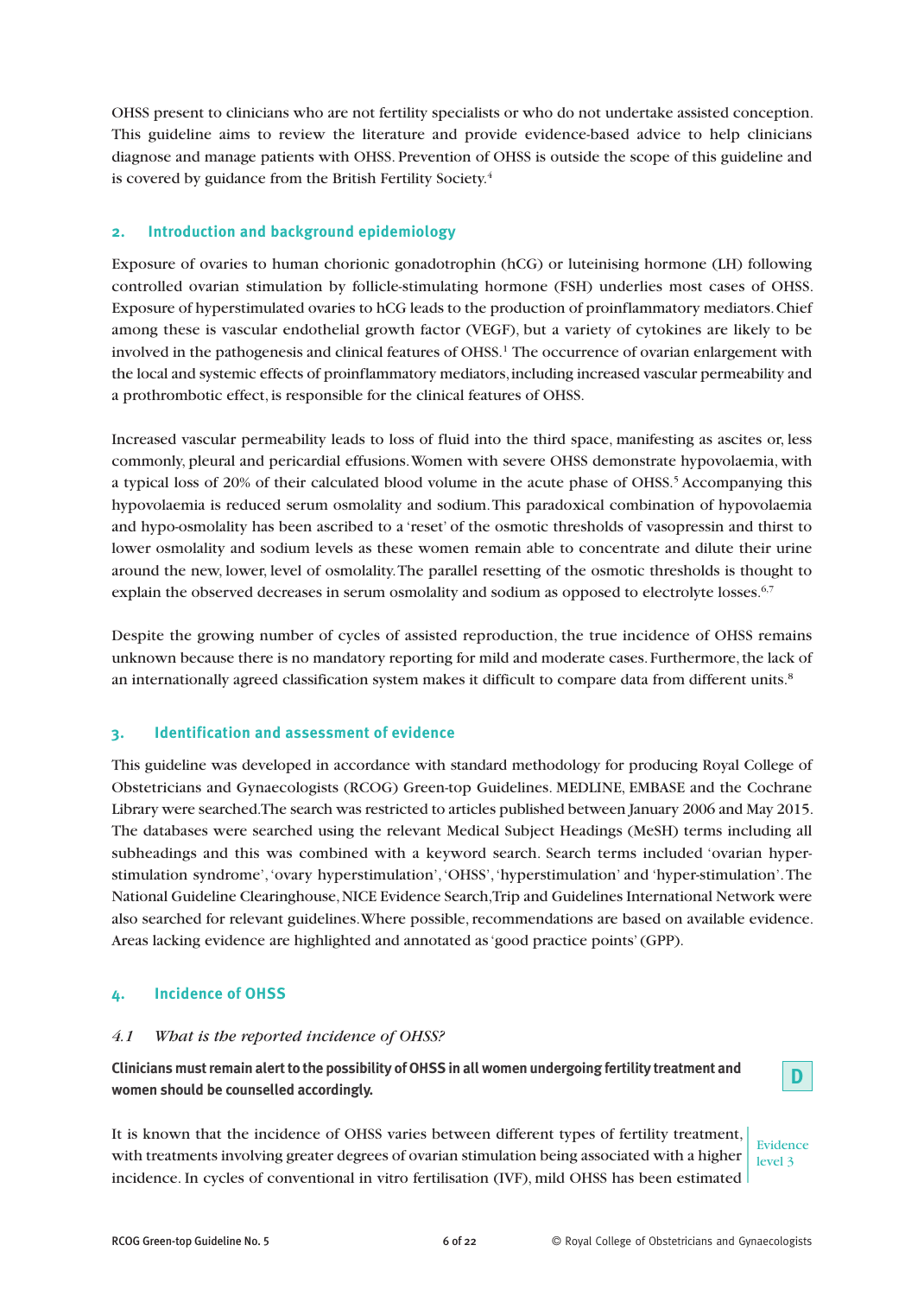to affect around one-third of cycles,while the combined incidence of moderate or severe OHSS varies from 3.1% to 8%.<sup>9</sup> The 14th European IVF-Monitoring report,<sup>10</sup> analysing data from 25 European countries, found an incidence of hospitalisation due to OHSS of 0.3% in 2010. Data from the USA showed OHSS to be the commonest complication of IVF treatment,<sup>11</sup> with an incidence of moderate or severe OHSS in 2011 of 1.1%. OHSS is rare following ovulation induction with clomifene, or monofollicular ovulation induction with gonadotropins, but it has been reported. Very rarely, OHSS may occur spontaneously, in association with pregnancy.<sup>12</sup>

Evidence level 3

Certain patient and cycle characteristics increase the risk of OHSS; women with a previous history of OHSS, polycystic ovary syndrome, increased antral follicle count (AFC) or high levels of anti-Müllerian hormone (AMH) are at an increased risk of OHSS. Evidence from meta-analysis<sup>13</sup> also shows a reduced risk of OHSS in IVF cycles employing gonadotrophin-releasing hormone (GnRH) antagonists compared with cycles where GnRH agonists are used as part of the regimen for controlled ovarian hyperstimulation. However, OHSS still occurs despite these preventive measures and can occur in patients and treatment cycles that do not meet any criteria that might be considered 'high risk' for the development of OHSS.The outcome of treatment also influences the incidence, which is higher in cycles where conception occurs, compared with cycles without conception, and higher still in cycles resulting in multiple pregnancy, highlighting the important role of endogenous hCG.

# **5. Diagnosis of OHSS**

#### *5.1 How is OHSS diagnosed and what differential diagnoses should be considered?*

Clinicians need to be aware of the symptoms and signs of OHSS, as the diagnosis is based on clinical **criteria.**

**In women presenting with severe abdominal pain or pyrexia, extra care should be taken to rule out other causes of the patient's symptoms. The input of clinicians experienced in the management of OHSS should be obtained in such cases.**

The diagnosis of OHSS is made on clinical grounds (Tables 1 and 2).The typical patient presents with abdominal distension and discomfort following the trigger injection used to promote final follicular maturation prior to oocyte retrieval.There may be a preceding history of an excessive ovarian response to stimulation,but the absence of such a history does not rule out a diagnosis of OHSS.The time of presentation following trigger injection divides patients into two groups: early and late OHSS.'Early' OHSS usually presents within 7 days of the hCG injection and is usually associated with an excessive ovarian response.'Late'OHSS typically presents 10 or more days after the hCG injection and is usually the result of endogenous hCG derived from an early pregnancy. The preceding ovarian response in these women may be unremarkable. Late OHSS tends to be more prolonged and severe than the early form.<sup>14</sup>

The symptoms of OHSS are not specific and there are no diagnostic tests for the condition. Hence, care must be taken to exclude other serious conditions that may present in a similar manner but require very different management.Careful assessment by an experienced clinician may be needed, along with full blood count, serum electrolytes and osmolality, pelvic ultrasound scan and, in selected cases, abdominal imaging.The combination of elevated haematocrit and reduced serum osmolality and sodium is indicative of OHSS.<sup>7</sup> It should be remembered that OHSS by itself is not commonly associated with severe pain, pyrexia or signs of peritonism. The presence of these features should lead to a thorough clinical review and investigation to

Evidence level 2+



Evidence level 3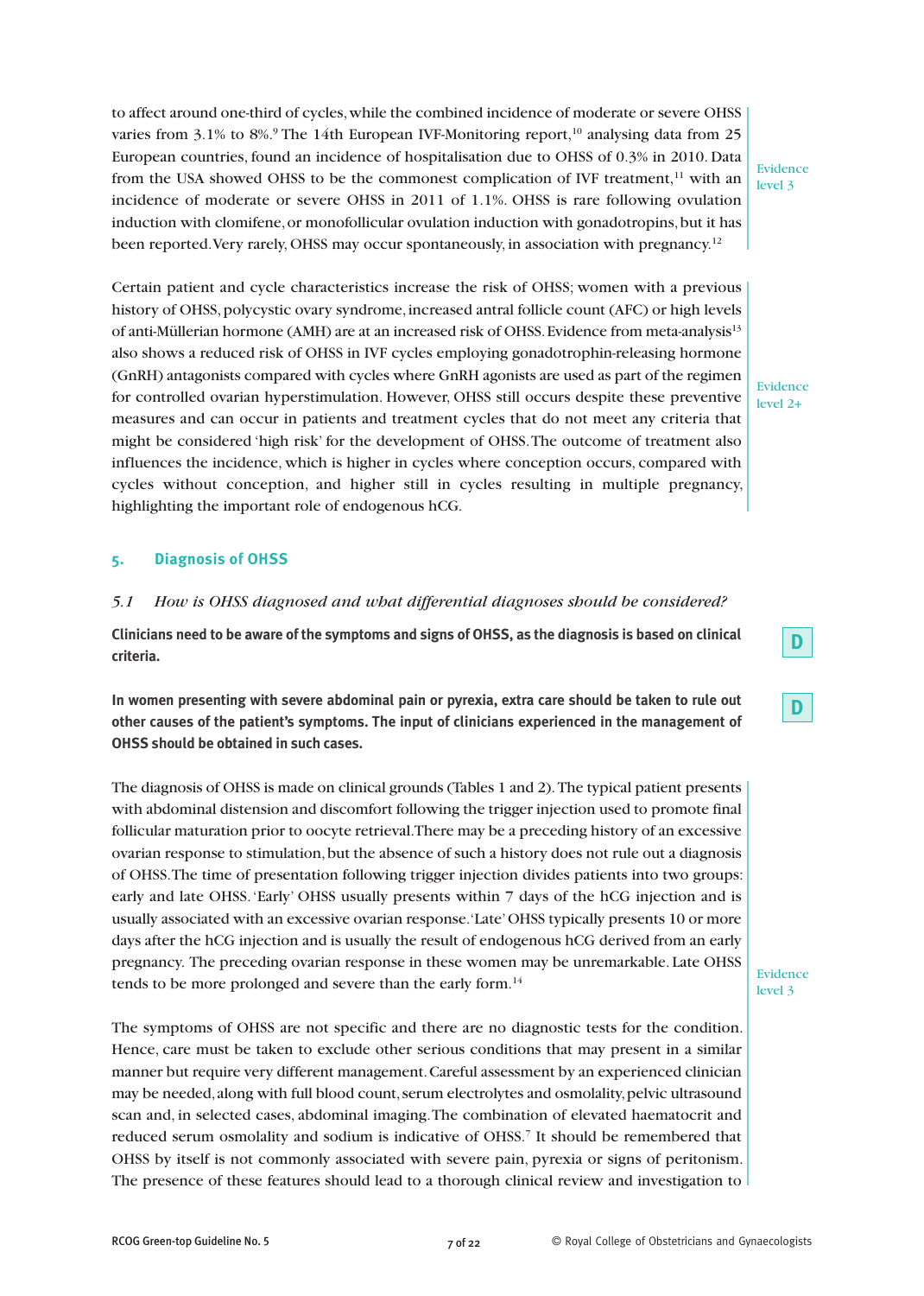rule out other diagnoses. Important differential diagnoses include pelvic infection, pelvic abscess, appendicitis, ovarian torsion or cyst rupture, bowel perforation<sup>15</sup> and ectopic pregnancy. OHSS should not, therefore, be the 'default diagnosis' for women presenting with abdominal pain during fertility treatment.

Evidence level 3

**Table 1.** Relevant history from a woman suspected to be suffering from OHSS

| <b>History</b>                                                  |  |  |
|-----------------------------------------------------------------|--|--|
| Time of onset of symptoms relative to trigger                   |  |  |
| Medication used for trigger (hCG or GnRH agonist)               |  |  |
| Number of follicles on final monitoring scan                    |  |  |
| Number of eggs collected                                        |  |  |
| Were embryos replaced and how many?                             |  |  |
| Polycystic ovary syndrome diagnosis?                            |  |  |
|                                                                 |  |  |
| <b>Symptoms</b>                                                 |  |  |
| Abdominal bloating                                              |  |  |
| Abdominal discomfort/pain, need for analgesia                   |  |  |
| Nausea and vomiting                                             |  |  |
| Breathlessness, inability to lie flat or talk in full sentences |  |  |
| Reduced urine output                                            |  |  |
| Leg swelling                                                    |  |  |
| Vulval swelling                                                 |  |  |
| Associated comorbidities such as thrombosis                     |  |  |
|                                                                 |  |  |

**Table 2.** Examination and investigation of women with suspected OHSS

#### **Examination**

**General:** assess for dehydration, oedema (pedal, vulval and sacral); record heart rate, respiratory rate, blood pressure, body weight **Abdominal:** assess for ascites, palpable mass, peritonism; measure girth

**Respiratory:** assess for pleural effusion, pneumonia, pulmonary oedema

#### **Investigations**

Full blood count Haematocrit (haemoconcentration) C-reactive protein (severity) Urea and electrolytes (hyponatraemia and hyperkalaemia) Serum osmolality (hypo-osmolality) Liver function tests (elevated enzymes and reduced albumin) Coagulation profile (elevated fibrinogen and reduced antithrombin) hCG (to determine outcome of treatment cycle) if appropriate Ultrasound scan: ovarian size, pelvic and abdominal free fluid. Consider ovarian Doppler if torsion suspected

#### **Other tests that may be indicated**

Arterial blood gases D-dimers Electrocardiogram (ECG)/echocardiogram Chest X-ray Computerised tomography pulmonary angiogram (CTPA) or ventilation/perfusion (V/Q) scan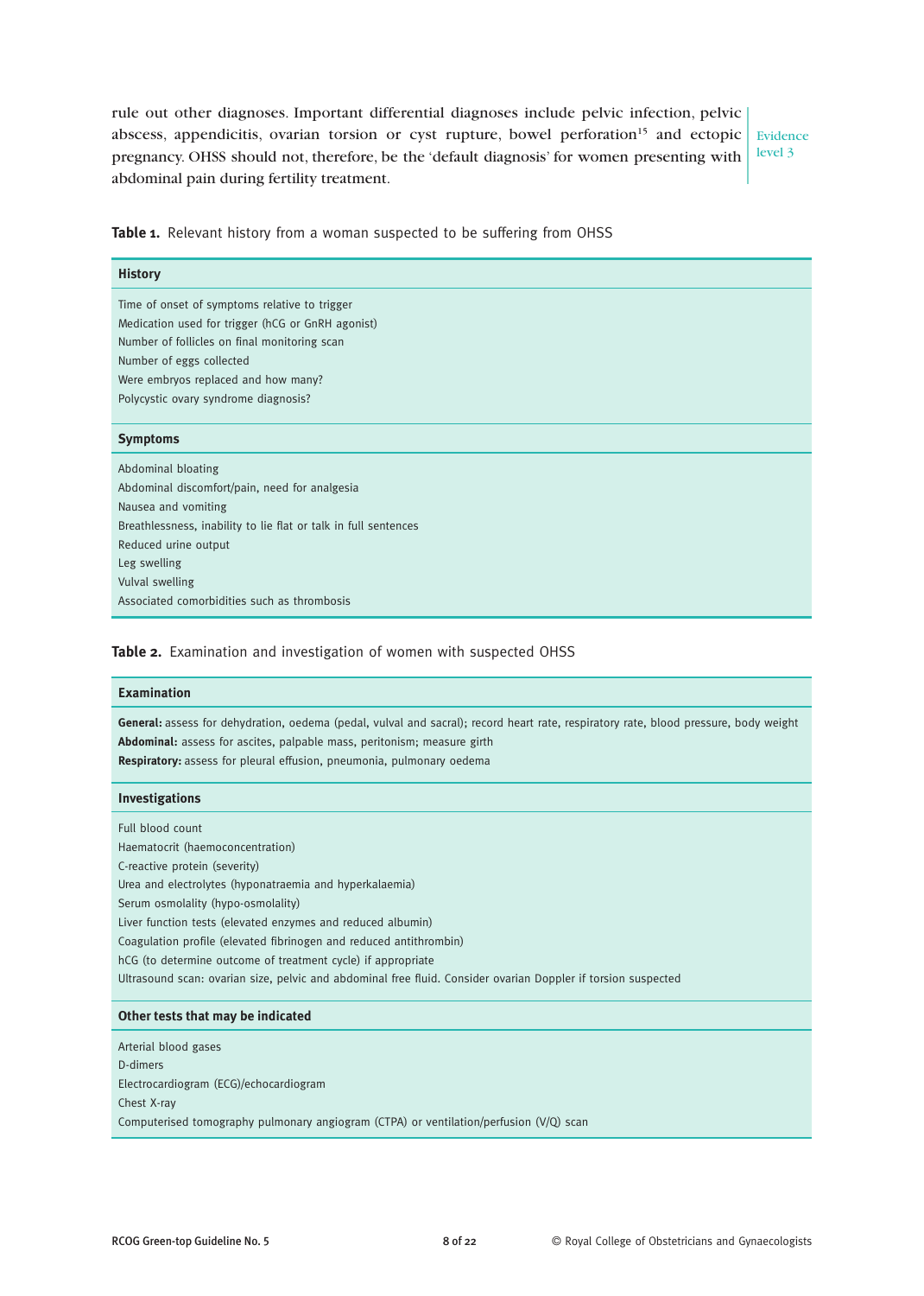# **6. Assessing severity and reporting adverse outcomes**

# *6.1 How is the severity of OHSS classified?*

**The severity of OHSS should be graded according to a standardised classification scheme.**

Several schemes have been developed for classifying the severity of OHSS,<sup>16-19</sup> with no clear agreement between investigators.The scheme inTable 3 is based on the classification of OHSS severity proposed in the previous edition of the RCOG guideline combined with useful features from previous classifications.

Evidence level 4

**D**

| Category             | <b>Features</b>                              |
|----------------------|----------------------------------------------|
| Mild OHSS            | Abdominal bloating                           |
|                      | Mild abdominal pain                          |
|                      | Ovarian size usually $<$ 8 cm <sup>a</sup>   |
| Moderate OHSS        | Moderate abdominal pain                      |
|                      | Nausea $\pm$ vomiting                        |
|                      | Ultrasound evidence of ascites               |
|                      | Ovarian size usually 8-12 cm <sup>a</sup>    |
| Severe OHSS          | Clinical ascites $($ ± hydrothorax $)$       |
|                      | Oliguria (< 300 ml/day or < 30 ml/hour)      |
|                      | Haematocrit $> 0.45$                         |
|                      | Hyponatraemia (sodium < 135 mmol/l)          |
|                      | Hypo-osmolality (osmolality $<$ 282 mOsm/kg) |
|                      | Hyperkalaemia (potassium $> 5$ mmol/l)       |
|                      | Hypoproteinaemia (serum albumin < 35 $g/l$ ) |
|                      | Ovarian size usually $> 12$ cm <sup>a</sup>  |
| <b>Critical OHSS</b> | Tense ascites/large hydrothorax              |
|                      | Haematocrit $> 0.55$                         |
|                      | White cell count $>$ 25 000/ml               |
|                      | Oliguria/anuria                              |
|                      | Thromboembolism                              |
|                      | Acute respiratory distress syndrome          |

**Table 3.** Proposed RCOG classification of severity of OHSS

a Ovarian size may not correlate with severity of OHSS in cases of assisted reproduction because of the effect of follicular aspiration. Women demonstrating any feature of severe or critical OHSS should be classified in that category.

Rarely, OHSS may be associated with life-threatening complications, including renal failure, acute respiratory distress syndrome (ARDS), haemorrhage from ovarian rupture, and thromboembolism.<sup>1,2,20-22</sup> The precise risk of mortality from OHSS is unknown, because there is no obligation to report such cases internationally. There were three deaths from OHSS between 1984 and 2008 in the Netherlands; it is estimated that 100 000 IVF cycles were performed during this period. <sup>1</sup> No deaths were reported in 209 cases of severe or critical OHSS arising from 73 492 cycles of IVF performed between 1987 and 1996 in 16 out of 19 tertiary centres in Israel. <sup>23</sup> The 2011 triennial report of the Confidential Enquiries into Maternal Deaths in the UK<sup>24</sup> did not identify any maternal deaths due to OHSS in the period 2006–08, during which time approximately 119 000 IVF and intracytoplasmic sperm injection (ICSI) cycles were carried out in 92 813 women.

Evidence level 3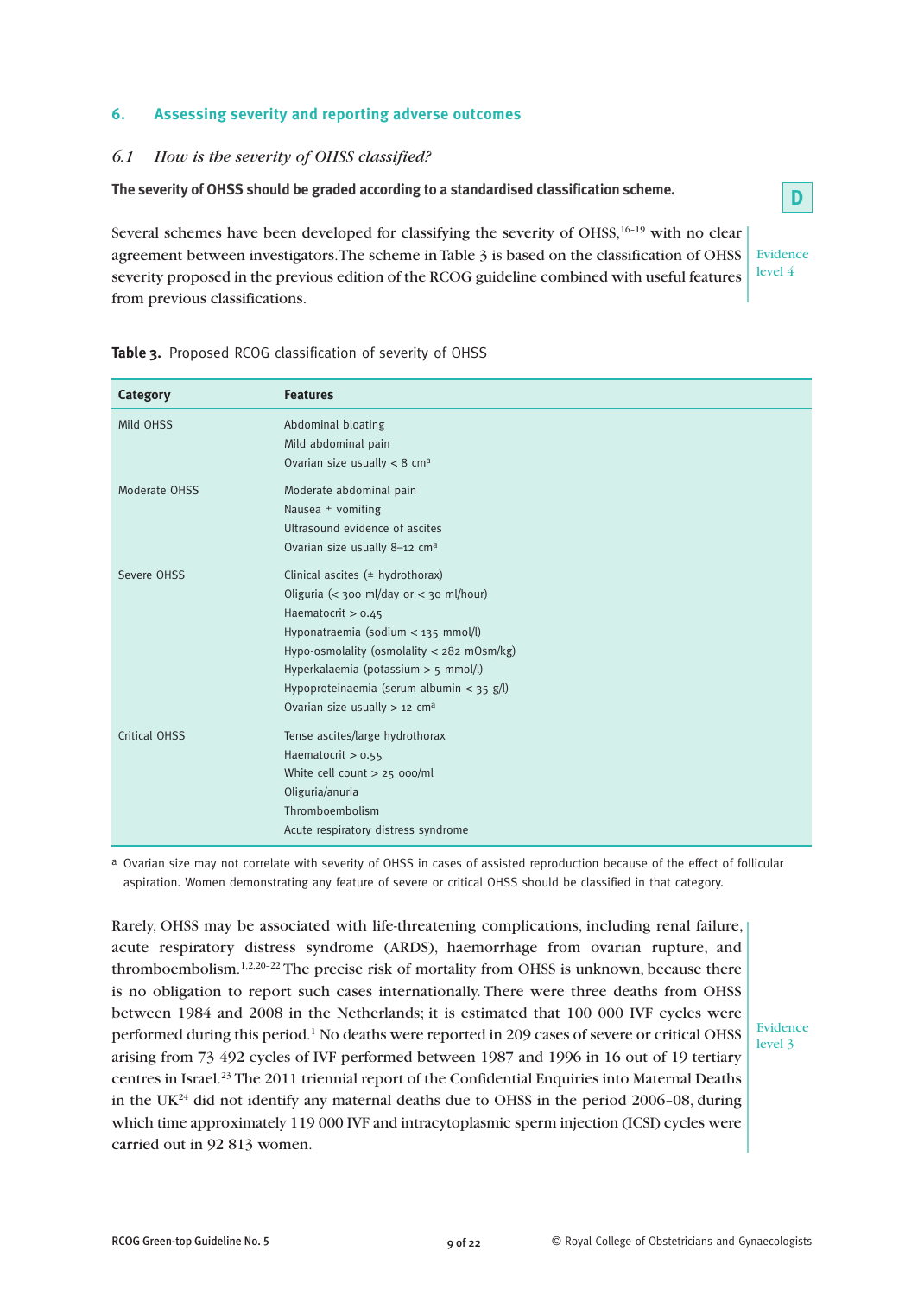# *6.2 How should OHSS be reported?*

**Licensed** centres should comply with Human Fertilisation and Embryology Authority (HFEA) regulations **in reporting cases of severe or critical OHSS among their patients.**

**Units that treat women with OHSS should inform the licensed centre where the fertility treatment was carried outto promote clinical continuity and to allow the licensed centre to meetits legal obligations.**

Any death related to OHSS in the UK must be reported to MBRRACE-UK (Mothers and Babies: Reducing Risk through Audits and Confidential Enquiries across the UK),<sup>25</sup> irrespective of whether the woman was pregnant.

UK clinics providing licensed fertility treatment are obliged to follow relevant Human Fertilisation and Embryology Authority (HFEA) guidelines<sup>26</sup> for reporting severe untoward incidents. In the context of OHSS, this may be taken to include cases of severe or critical OHSS (as per the classification above) where hospitalisation is needed.Clinicians must recognise the importance of accurately reporting OHSS as a means of providing reliable data to help patients, researchers and commissioners of services.The HFEA requires that all incidents be reported verbally within 12 working hours, followed by a completed incident form within 24 working hours of the incident being identified.

Since women with OHSS are often admitted to centres other than the treating unit,it is important for the admitting centre to inform the originating clinic.The duty to report cases of OHSS to the HFEA,however, lies with the Person Responsible of the licensed centre providing the fertility treatment.

#### **7. Organisation of services**

#### *7.1 How should care be delivered for women at risk of OHSS?*

**Fertility clinics should provide verbal and written information concerning OHSS to all women undergoing fertility treatment, including a 24-hour contact telephone number.**

**All acute units where women with suspected OHSS are likely to present should establish agreed local protocols for the assessment and management of these women and ensure they have access to appropriately skilled clinicians with experience in the management of this condition.**

**Licensed centres that provide fertility treatment should ensure close liaison and coordination with acute units where their patients may present.**

OHSS results from fertility treatment carried out,in the UK,in specialist units licensed for this purpose by the HFEA. In many cases, the treating unit is separate to, and some distance from, acute gynaecology or emergency departments where women may present with symptoms of OHSS. As a result, in certain situations the clinicians looking after a patient with OHSS may lack experience in managing this condition. Efforts should be made to reduce the risk associated with this by patient empowerment and coordination of services between licensed centres and the acute units where their patients are likely to present.

Women should be informed of the symptoms of OHSS and of the importance of reporting these. Information concerning OHSS should be delivered face-to-face to all patients undergoing fertility treatment, backed up with written information<sup>27</sup> and advice including a 24-hour contact. They should be advised to mention that they are undergoing fertility treatment even if they present with an apparently unrelated symptom,such as headache or visual disturbance.

Evidence level 4

**D**

 $\checkmark$ 

 $\checkmark$ 

 $\checkmark$ 

 $\checkmark$ 

Evidence level 4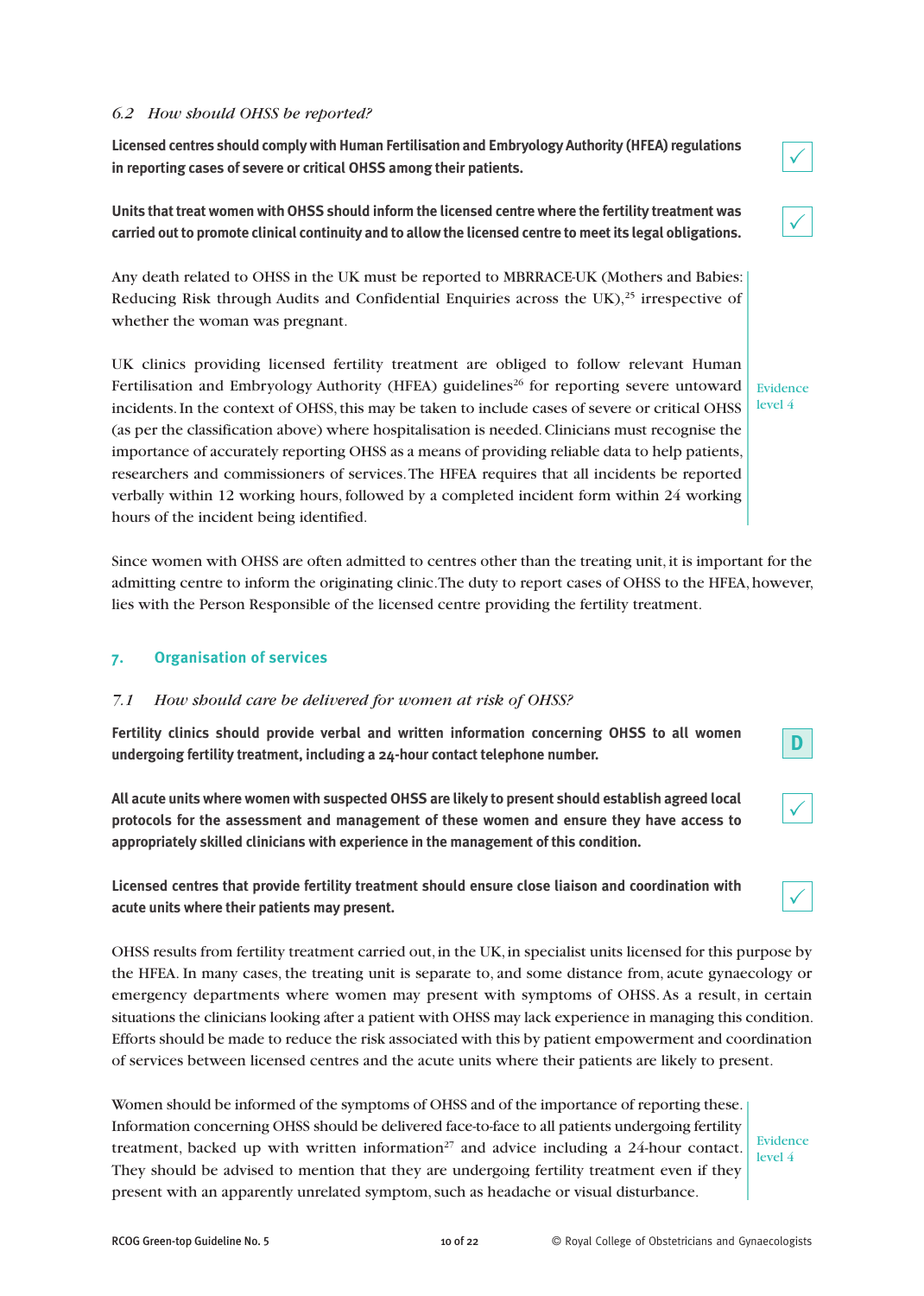Gynaecology and emergency departments in acute hospitals should develop evidence-based local protocols covering the assessment and management of women presenting with suspected OHSS. Input should be available from senior clinicians with experience of managing OHSS and, as soon as practicable, women with OHSS should be transferred to the care of such clinicians.

The licensed centre should agree referral pathways and protocols with the acute units to ensure that specialists provide continuity of care for their patients with OHSS, particularly when women are admitted to a centre without the required specialist expertise.Acute hospitals with assisted conception units should ensure that 24-hour input is available from relevant senior clinicians.

# **8. Initial assessment**

# *8.1 How should women suspected of suffering from OHSS be assessed?*

**Women presenting with symptoms suggestive of OHSS should be assessed face-to-face by a clinician** if there is any doubt about the diagnosis or if the severity is likely to be greater than mild.

The aim of initial assessment is to establish the diagnosis (see section 5) and grade the severity of OHSS (see section 6).Women with symptoms of OHSS may in the first instance be assessed over the telephone.It is important for staff triaging women over the telephone to have a clear understanding of the women who will require face-to-face clinical review.Important points to be noted in the history are specified in Table 1. Specific enquiry should be made for significant abdominal pain, shortness of breath or a subjective impression of reduced urine output. These symptoms may indicate severe OHSS and the occurrence of specific respiratory, renal or ovarian complications. 21,22,28

Face-to-face clinical assessment allows examination and investigations with the aim of clarifying the diagnosis and severity of the patient's condition (Table 2).

# **9. Outpatient management of OHSS**

# *9.1 Which patients with OHSS are suitable for outpatient care?*

**Outpatient management is appropriate for women with mild or moderate OHSS and in selected cases with severe OHSS.**

A number of retrospective observational series<sup>29–31</sup> have described outpatient management of severe OHSS. Lincoln et al.<sup>30</sup> reported a retrospective series of 48 women with moderate to severe OHSS managed on an outpatient basis with transvaginal paracentesis and rehydration. The mean number of outpatient visits was  $3.4 \pm 0.45$  (range 1-14). Hospitalisation was required in 8.4% of women and no complications were noted. Smith et al.<sup>31</sup> reported a retrospective case series of 146 outpatient transvaginal paracenteses in 96 women with OHSS with no procedure-related complications. A retrospective UK series of 99 women at risk of developing OHSS was reported by Shukla et al.<sup>32</sup> Women received a daily telephone call by a nurse and were reviewed by a doctor where necessary.Women were followed up for a median of 8 days (range 4–31) after egg collection and no woman had complications related to OHSS. Paracentesis was carried out in 7.1% of women with a mean volume of fluid drained of 4543 ml (SD 2792 ml).Hospital admission was required in 4% of women,with a median length of admission of 2 days (range 2–5 days).

Evidence level 3

**D**

Evidence level 3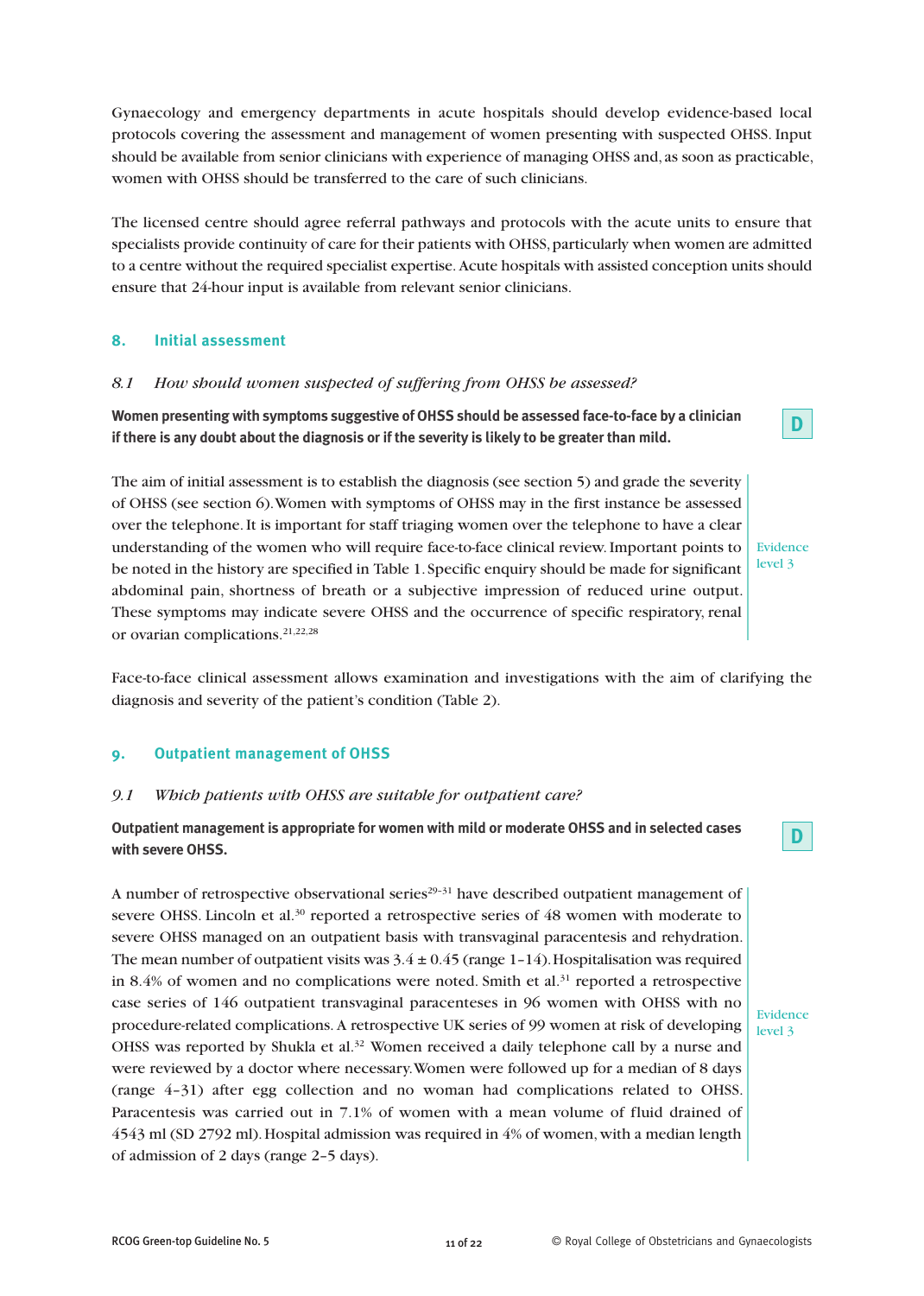# *9.2 What management is appropriate in the outpatient setting for patients with OHSS?*

**Women undergoing outpatient management ofOHSS should be appropriately counselled and provided with information regarding fluid intake and output monitoring. In addition, they should be provided with contact details to access advice.**

**Nonsteroidal anti-inflammatory agents should be avoided, as they may compromise renal function.**

**Women with severe OHSS being managed on an outpatient basis should receive thromboprophylaxis with LMWH. The duration of treatment should be individualised, taking into account risk factors and whether or not conception occurs.**

**Paracentesis of ascitic fluid may be carried out on an outpatient basis by the abdominal ortransvaginal route under ultrasound guidance.**

**There is insufficient evidence to supportthe use of GnRH antagonists or dopamine agonists in treating established OHSS.**

Women with OHSS should be provided with verbal and written information about their condition.There are no specific studies to guide advice regarding fluid intake. However, it appears reasonable to encourage patients to drink to thirst rather than a set amount.<sup>7</sup> Fluid intake of at least 1 litre a day should be advised.Outpatient management may be aided if patients are able to maintain fluid input–output charts.Urine output of less than 1000 ml per 24 hours or a positive fluid balance of greater than 1000 ml over 24 hours should prompt medical review to assess severity.

Paracetamol and oral opiates including codeine can be offered to women for pain relief. Nonsteroidal anti-inflammatory drugs (NSAIDs) should be avoided as they may compromise renal function in women with OHSS. 28

Women with severe OHSS are at increased risk of thromboembolism.Although there are no trials on this subject, thromboprophylaxis should be provided for these women in view of the serious nature of this complication<sup>33</sup> (see section 10.7). level 4

A number of retrospective case series describe outpatient paracentesis in women with severe OHSS. 30–32

An observational study<sup>34</sup> has suggested that GnRH antagonist administration in women with established severe early OHSS may result in quicker regression of the syndrome. Small observational studies<sup>35,36</sup> also suggest that dopamine agonists may have a beneficial role in the treatment of established OHSS. Further research is required to evaluate these interventions.

#### *9.3 How should women with OHSS managed on an outpatient basis be monitored?*

**Women withOHSS being managed on an outpatient basis should be reviewed urgently ifthey develop symptoms or signs of worsening OHSS (see below). In the absence of these, review every 2–3 days is likely to be adequate.**

**Baseline laboratory investigations should be repeated if the severity of OHSS is thought to be worsening. Haematocrit is a useful guide to the degree of intravascular volume depletion.**

Evidence

Evidence

**D**

**D**

**D**

**D**

**D**

Evidence level 3

 $\checkmark$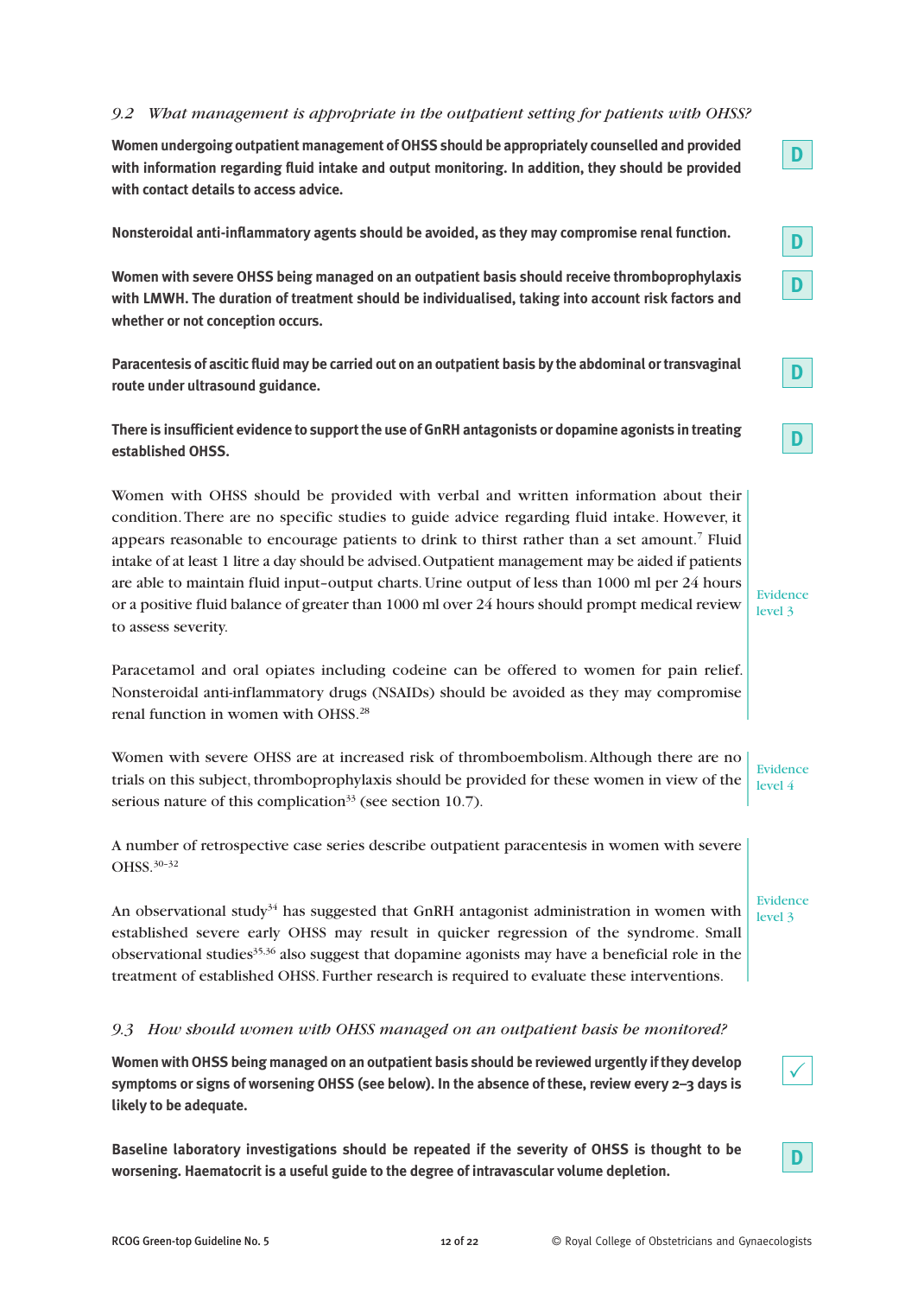In the majority of women with OHSS, the condition is self-limiting. The object of monitoring is to identify women who suffer an increasing severity of OHSS and may require further measures. In most women, the condition resolves over a period of 7-10 days.<sup>37</sup> If conception occurs, endogenous hCG can lead to a worsening of OHSS, whereas, in the absence of pregnancy, recovery is usually complete by the time of the withdrawal bleed.

Evidence level 3

Clinicians and patients should be vigilant for signs that the severity of OHSS is worsening. These include: 38,39

- increasing abdominal distension and pain
- shortness of breath
- tachycardia or hypotension
- reduced urine output (less than 1000 ml/24 hours) or positive fluid balance (more than 1000 ml/24 hours)
- weight gain and increased abdominal girth
- increasing haematocrit (greater than 0.45).

#### **10. Inpatient management**

#### *10.1 When should women with OHSS be admitted?*

**Hospital admission should be considered for women who:**

- **are unable to achieve satisfactory pain control**
- **are unable to maintain adequate fluid intake due to nausea**
- **show signs of worsening OHSS despite outpatient intervention**
- **are unable to attend for regular outpatient follow-up**
- **have critical OHSS.**

There is variability in the threshold for hospital admission between practitioners and it is not possible to be categorical about criteria for admission. The value of admission lies in the possibility of closer monitoring, ease of intervention and availability of multidisciplinary input. This is crucial in the care of women with critical OHSS, who may be at imminent risk of complications or who have already developed complications that may require intensive care. However, each case should be considered on its merits with reference to the clinical features, social factors and the expertise available.Women with less severe OHSS may also benefit from admission depending on their social situation and the availability of out-of-hours expertise.<sup>38</sup> The need for paracentesis is not in itself an absolute reason for admission, although it is recognised that several hospitals may not have easy access to outpatient paracentesis and volume replacement.

#### *10.2 Who should provide care to women with OHSS?*

**Multidisciplinary assistance should be sought for the care of women with critical OHSS and severe OHSS who have persistent haemoconcentration and dehydration.**

**Features of critical OHSS should prompt consideration of the need for intensive care.**

**A clinician experienced in the management of OHSS should remain in overall charge of the woman's care.**

Evidence level 4

**D**

Evidence level 4

**D**

**D**

 $\checkmark$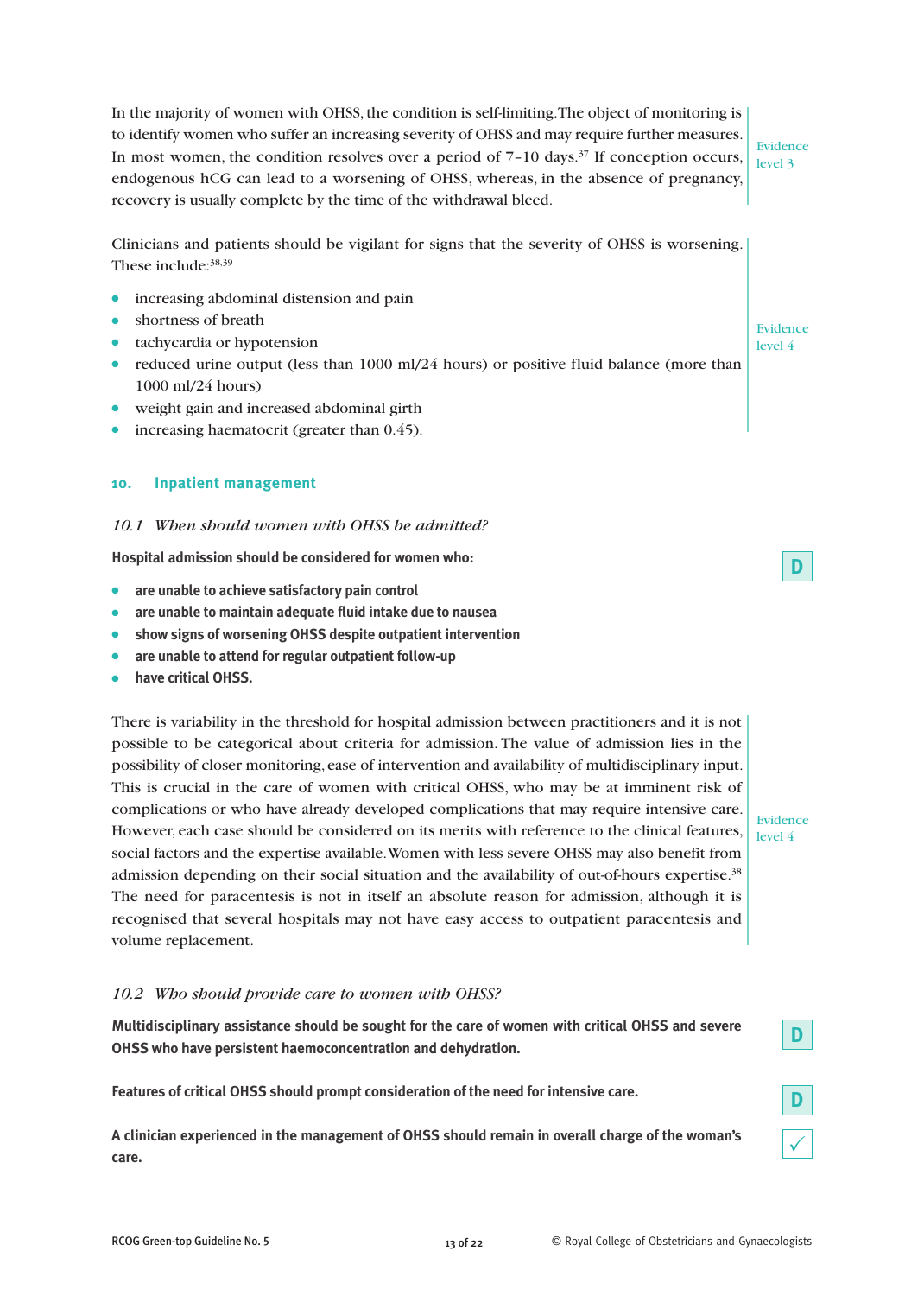Patients with severe OHSS where dehydration and haemoconcentration persist despite adequate fluid replacement may need invasive haemodynamic monitoring, requiring input from anaesthetic/intensive care colleagues.Intensive care is also likely to be needed for women with critical OHSS, while specific complications such as thromboembolism, ARDS and renal failure require input from relevant specialties.<sup>38</sup>

Evidence level 4

Assisted reproduction centres should maintain close liaison with acute gynaecology and emergency units, so that appropriate expertise is available for the care of women admitted with OHSS.

#### *10.3 How should women with OHSS be monitored?*

**Women admitted with OHSS should be assessed at least once daily. More frequent assessment is appropriate for women with critical OHSS and those with complications.**

Inpatient monitoring of women with OHSS aims to track changes in the severity of the disease process and to identify any complications at an early stage. Body weight, abdominal girth, and fluid intake and output should be measured on a daily basis, along with full blood count, haematocrit, serum electrolytes, osmolality and liver function tests. Depending on the clinical features, arterial blood gases, ECG, chest X-ray and other imaging may be required. Increasing abdominal girth, weight gain, oliguria with positive fluid balance and elevated haematocrit are signs of worsening OHSS. Conversely, recovery is signalled by a diuresis, normalisation of haematocrit and a reduction in abdominal girth and body weight.<sup>38,39</sup> C-reactive protein levels have been shown to correlate with other markers of OHSS such as abdominal girth and weight, and may have a role in monitoring severity. 40

#### *10.4 How should the symptoms of OHSS be relieved?*

**Analgesia and antiemetics may be used in women with OHSS, avoiding nonsteroidal agents and medicines contraindicated in pregnancy.**

Relief of abdominal pain and nausea forms an important part of the supportive care of women with OHSS.Analgesia with paracetamol and opiates, if required, is appropriate, while NSAIDs should be avoided as they may compromise renal function. <sup>28</sup> It should be borne in mind that severe pain may signal a complication such as ovarian torsion or rupture, or a coincident problem such as ectopic pregnancy or pelvic infection.

#### *10.5 What is the appropriate management of fluid balance?*

**Fluid replacement by the oral route, guided by thirst, is the most physiological approach to correcting intravascular dehydration.**

**Women with persistent haemoconcentration despite volume replacement with intravenous colloids may need invasive monitoring and this should be managed with anaesthetic input.**

**Diuretics should be avoided as they further deplete intravascular volume, but they may have a role in a multidisciplinary setting if oliguria persists despite adequate fluid replacement and drainage of ascites.**

Evidence level 3



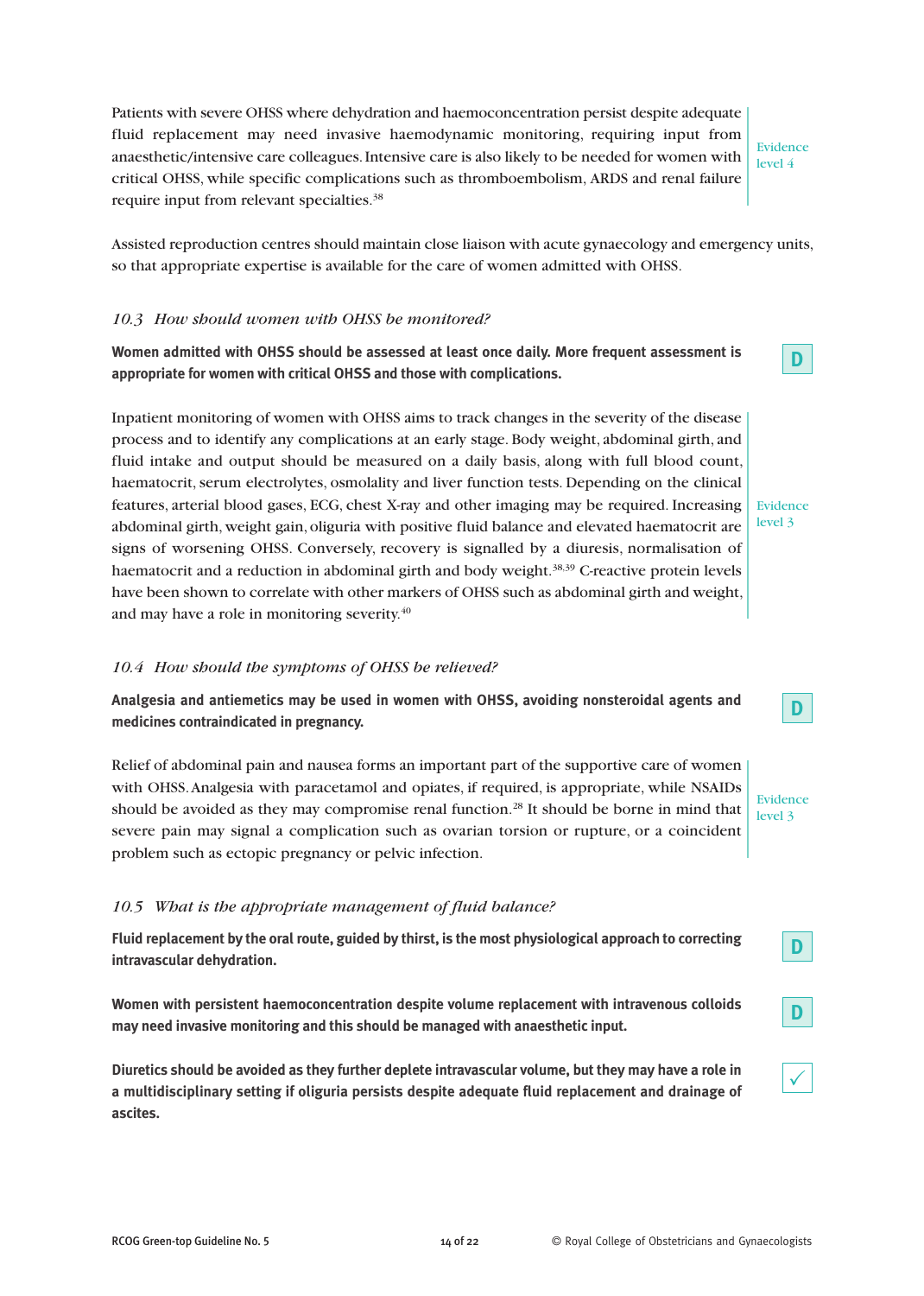There are no trials on the optimum regimen for managing fluid balance in women with OHSS. Vigorous intravenous fluid therapy with crystalloids has the potential of worsening ascites in the presence of increased capillary permeability. Hence, the oral route should be used for hydration wherever practicable.<sup>7</sup> Some patients may need effective analgesia and antiemetics in order to be able to maintain adequate fluid balance.

#### Evidence level 4

Acutely dehydrated women may need intravenous fluid therapy to correct fluid balance, followed by oral fluids to maintain hydration.Crystalloids are useful for the initial correction of dehydration in women who are unable to maintain adequate oral intake.There are theoretical advantages to using colloids rather than crystalloids for initial rehydration.Human albumin and hexaethyl starch (HES) have been used for correction of dehydration in women with severe OHSS. However, HES has been withdrawn in the UK as a result of evidence showing increased mortality in critically ill and septic patients receiving HES compared with those receiving crystalloids. Human albumin solution 25% may be used as a plasma volume expander in doses of 50-100 g, infused over 4 hours and repeated 4- to 12-hourly.<sup>38</sup> Strict fluid balance recording should be followed for these patients.

Persistent haemoconcentration or low urine output despite apparent adequate volume replacement by colloids is an indication to seek multidisciplinary assistance. In these cases, continuous urine output measurement and invasive haemodynamic monitoring may help guide fluid management more accurately. Oliguria despite adequate fluid replacement may in some cases respond to paracentesis. $^{41}$  Small nonrandomised studies $^{42,43}$  describe the use of dopamine infusion or oral docarpamine in treating severe OHSS.It is not possible to be categorical about the value of these interventions in the absence of adequate trials and they should only be undertaken in the multidisciplinary setting under close monitoring.

Diuretics have been used in managing fluid balance in women with OHSS, but their use has not been subjected to controlled studies.There is a risk of worsening hypovolaemia if diuretics are administered without correcting dehydration. However, careful use of diuretics may be appropriate in women who continue to exhibit oliguria despite adequate fluid replacement, particularly if any tense ascites that may have been contributing to oliguria has been drained.<sup>38,44</sup>

# Evidence level 3

Evidence level 4

**D**

**C**

**D**

#### *10.6 How should ascites and effusions be managed?*

**Indications for paracentesis include the following:**

- **severe abdominal distension and abdominal pain secondary to ascites**
- **shortness of breath and respiratory compromise secondary to ascites and increased intra-abdominal pressure**
- **oliguria despite adequate volume replacement, secondary to increased abdominal pressure causing reduced renal perfusion.**

**Paracentesis should be carried out under ultrasound guidance and can be performed abdominally or vaginally.**

**Intravenous colloid therapy should be considered for women who have large volumes of fluid removed by paracentesis.**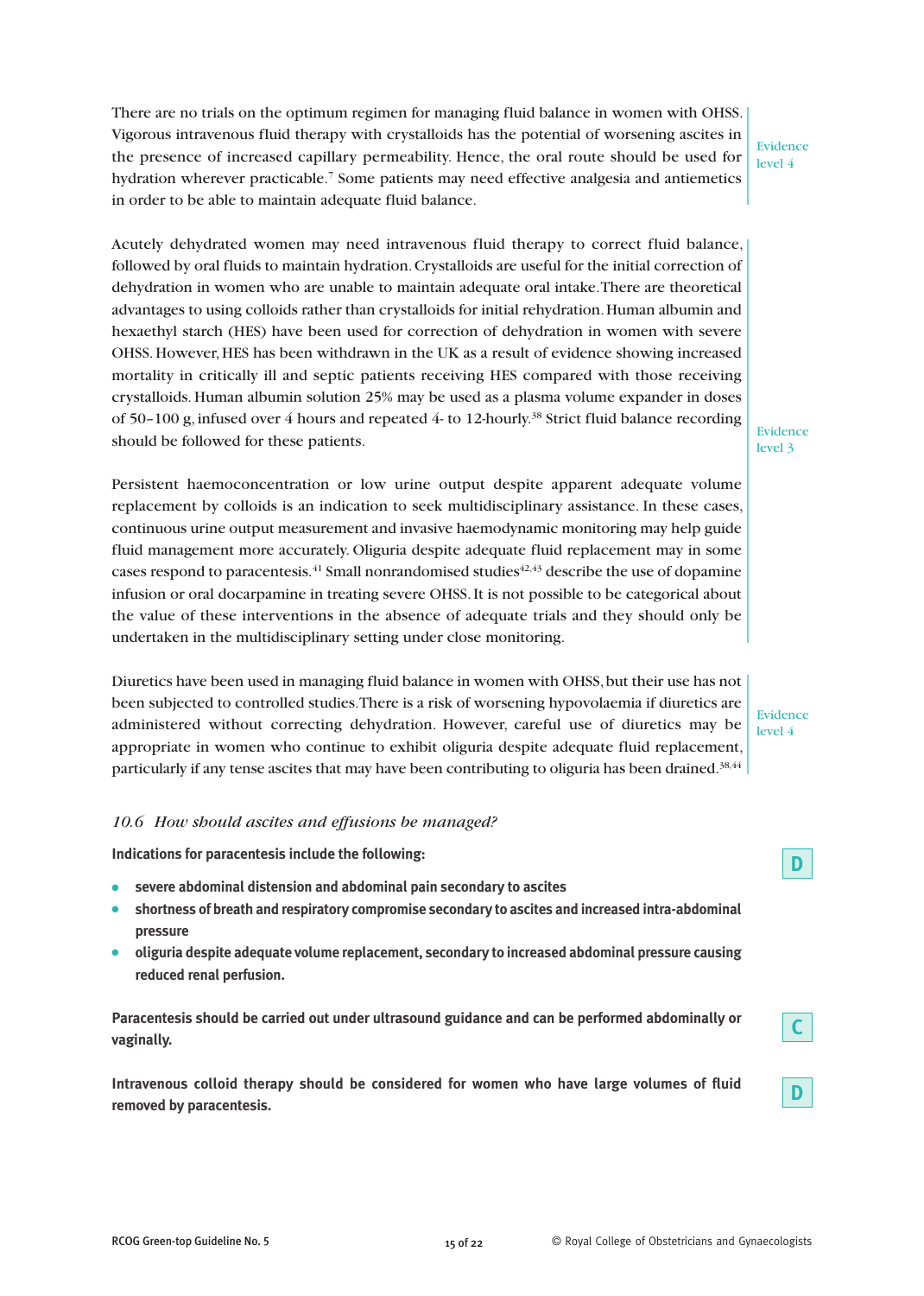Paracentesis should be carried out under ultrasound guidance to avoid trauma to the enlarged, vascular ovaries. Both abdominal and transvaginal routes are well described. Abdominal paracentesis allows the insertion of an indwelling catheter and this may minimise the need for repeat paracentesis. Raziel et al. <sup>45</sup> reported on the transvaginal insertion of an indwelling catheter in an obese woman, using a guide wire and an indwelling catheter fixed to the woman's thigh. Most other reports on transvaginal paracentesis, however, describe aspirations in a single sitting.

Evidence level 4

There is little evidence to guide clinical practice regarding the optimal amount of ascitic fluid to be removed on any one occasion, the time over which ascites should be drained or the route of drainage. Smith et al.<sup>31</sup> reported a series of 146 outpatient transvaginal paracenteses performed to manage OHSS in 96 patients.The mean volume of fluid removed was 2155 ml (range 500–4500 ml) with no complications reported. Ozgun et al. <sup>46</sup> reported the drainage of 7.5 l on one occasion over 3 hours, and a total of 45 l by serial vaginal paracentesis with supportive fluid replacement with no adverse outcome. Patients with OHSS are generally a younger age group,and are likely to tolerate the removal of large volumes of ascites in a different way to elderly patients with malignant ascites who may experience significant fluid shifts in such situations. 38,47

It has been suggested that early drainage of ascites to lower the intra-abdominal pressure in patients with moderate to severe OHSS may prevent disease progression and lower the risk of severe complications associated with this condition. <sup>48</sup> Drainage of 2000 ml of ascitic fluid in women with severe OHSS produced significant reductions in intra-abdominal pressure and renal vascular resistance. <sup>41</sup> Koike et al. <sup>49</sup> described autotransfusion of ultrafiltered ascitic fluid into the venous circulation and their observational study showed reduced haemoconcentration, improved urine output and quicker recovery following this procedure compared with a conservative treatment regime of diuretics,fluid restriction and intravenous albumin (without paracentesis). It is not clear to what extent the benefit of this treatment method lies in drainage of the ascites as opposed to autotransfusion. A further study<sup>50</sup> describes autotransfusion of concentrated ultrafiltered ascetic fluid protein, aiming to replenish the woman's albumin levels using her own protein, reducing the risk of infection and allergic reaction to exogenous albumin.

# *10.7 How should the risk of thrombosis be managed?*

**Women with severe or critical OHSS and those admitted with OHSS should receive LMWH prophylaxis.**

**The duration of LMWH prophylaxis should be individualised according to patient risk factors and outcome of treatment.**

**Women with moderate OHSS should be evaluated for predisposing risk factors for thrombosis and prescribed either antiembolism stockings or LMWH if indicated.**

**In addition to the usual symptoms and signs of venous thromboembolism (VTE), thromboembolism should be suspected in women with OHSS who present with unusual neurological symptoms, even if they present several weeks after apparent improvement in OHSS.**

Evidence level 3

**C**

**D**

**D**

 $\checkmark$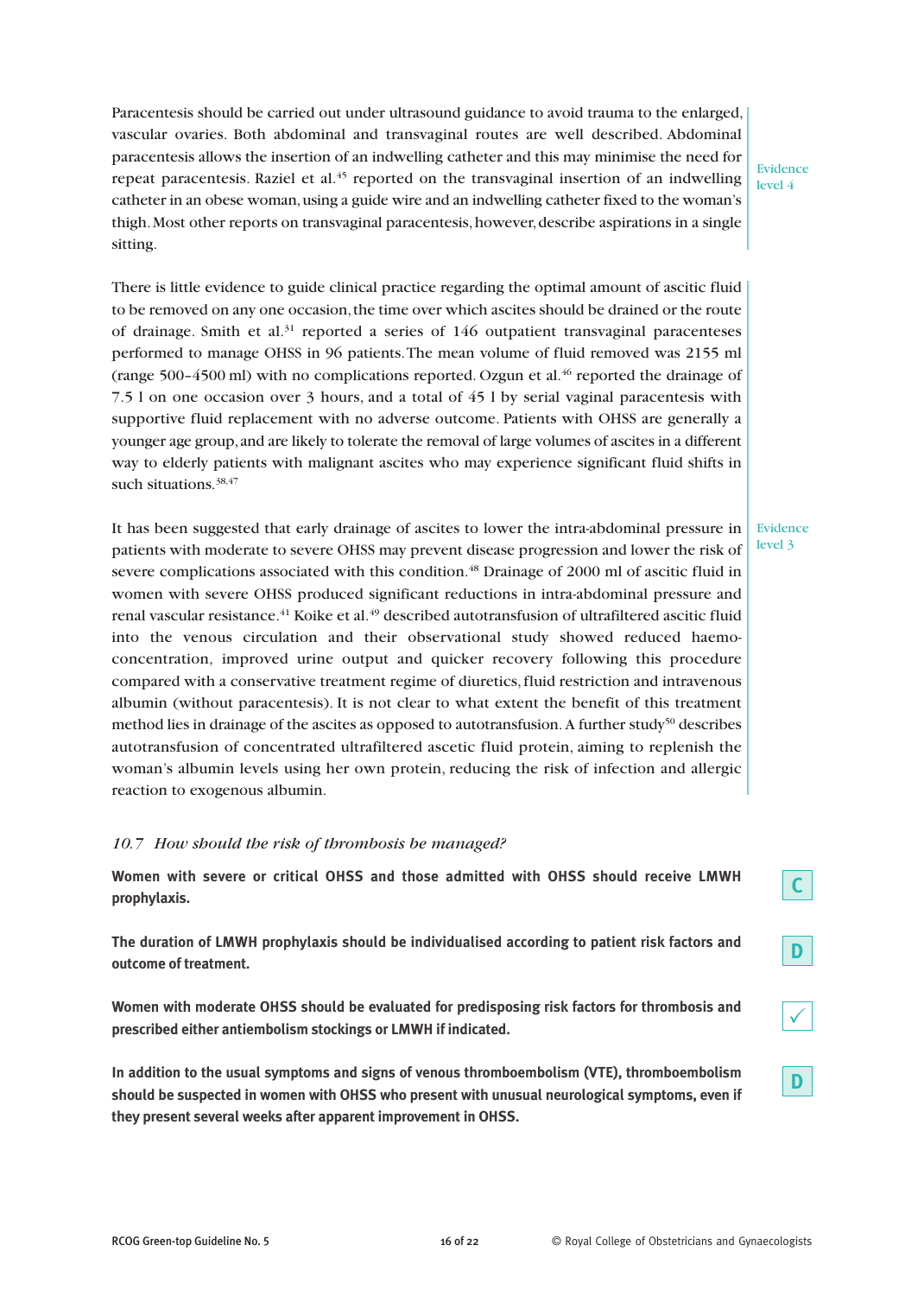Severe OHSS is a prothrombotic state due to haemoconcentration and vascular endothelial dysfunction.The incidence of thrombosis been estimated to lie between 0.7% and 10% of cases of OHSS. Rova et al.<sup>51</sup> reported on the risk of VTE in early pregnancy in relation to IVF and OHSS. The review included all deliveries in Sweden (n = 964 532) during the period 1999–2008. Of these,19 162 were IVF pregnancies compared to 935 178 non-IVF pregnancies. The incidence of VTE in the first trimester in non-IVF pregnancies was 0.2 per 1000 women, while the incidence in IVF pregnancies with no OHSS was 0.8 per 1000 women (OR 4.8,95% CI 2.7–8.7), compared with 16.8 VTE events per 1000 women for those who developed OHSS (OR 99.7, 95% CI 61.6–161.1).

There are no comparative studies addressing the value of thromboprophylaxis in women with severe OHSS. However, the incidence of this complication and its potentially life-threatening nature mean that thromboprophylaxis should be given to women with severe OHSS and those with risk factors such as reduced mobility, obesity or a pre-existing thrombophilia. Antiembolism stockings should be used in patients admitted to hospital with OHSS for whom chemical thromboprophylaxis is contraindicated, as they are likely to have reduced mobility.<sup>33</sup>

There is no agreement on the duration of thromboprophylaxis in women with OHSS. Several case reports describe thromboembolism occurring weeks after the apparent resolution of OHSS, particularly in association with pregnancy.The majority of delayed thromboses are reported to have occurred in the first trimester of pregnancy. Hence, in women with severe OHSS who conceive, thromboprophylaxis should be considered at least until the end of the first trimester.<sup>33,52</sup> In general, the duration of thromboprophylaxis should be based on individual risk factors and whether or not conception occurs.Liaison with a specialist haematologist may be beneficial in individualising therapy.

Evidence level 3

Evidence level 2+

Thrombosis in women with OHSS frequently affects upper body sites and frequently involves the arterial system.Therefore clinicians should remain vigilant of patients presenting with unusual symptoms such as dizziness, loss of vision and neck pain.Women may present with thromboembolism several weeks after apparent resolution of OHSS.<sup>9,52</sup> If a thrombosis is suspected, then therapeutic anticoagulation should be instigated, while appropriate imaging is arranged.These patients should be managed in collaboration with colleagues in haematology and maternal medicine.

#### *10.8 When is surgical management indicated?*

**Surgery is only indicated in patients withOHSS ifthere is a coincident problem such as adnexaltorsion, ovarian rupture or ectopic pregnancy and should be performed by an experienced surgeon.**

Hyperstimulated ovaries are likely to be highly vascular and liable to damage on handling.The risk of ovarian torsion or rupture appears to be increased in women with OHSS, particularly in the presence of pregnancy.<sup>22,53</sup> Laparoscopic 'untwisting' of torted hyperstimulated ovaries has been described.<sup>54</sup> The presence of ovarian enlargement and ascites should be kept in mind when considering a diagnosis of ectopic pregnancy.

**D**

Evidence level 4

In rare cases of critical OHSS, termination of pregnancy has been reported in the situation of progressive thrombosis despite anticoagulation, <sup>55</sup> and there have been cases reported for removal of the ovaries (bilateral oophorectomy) for intractable OHSS;<sup>56</sup> however, this is not a recommended treatment option.<sup>57</sup>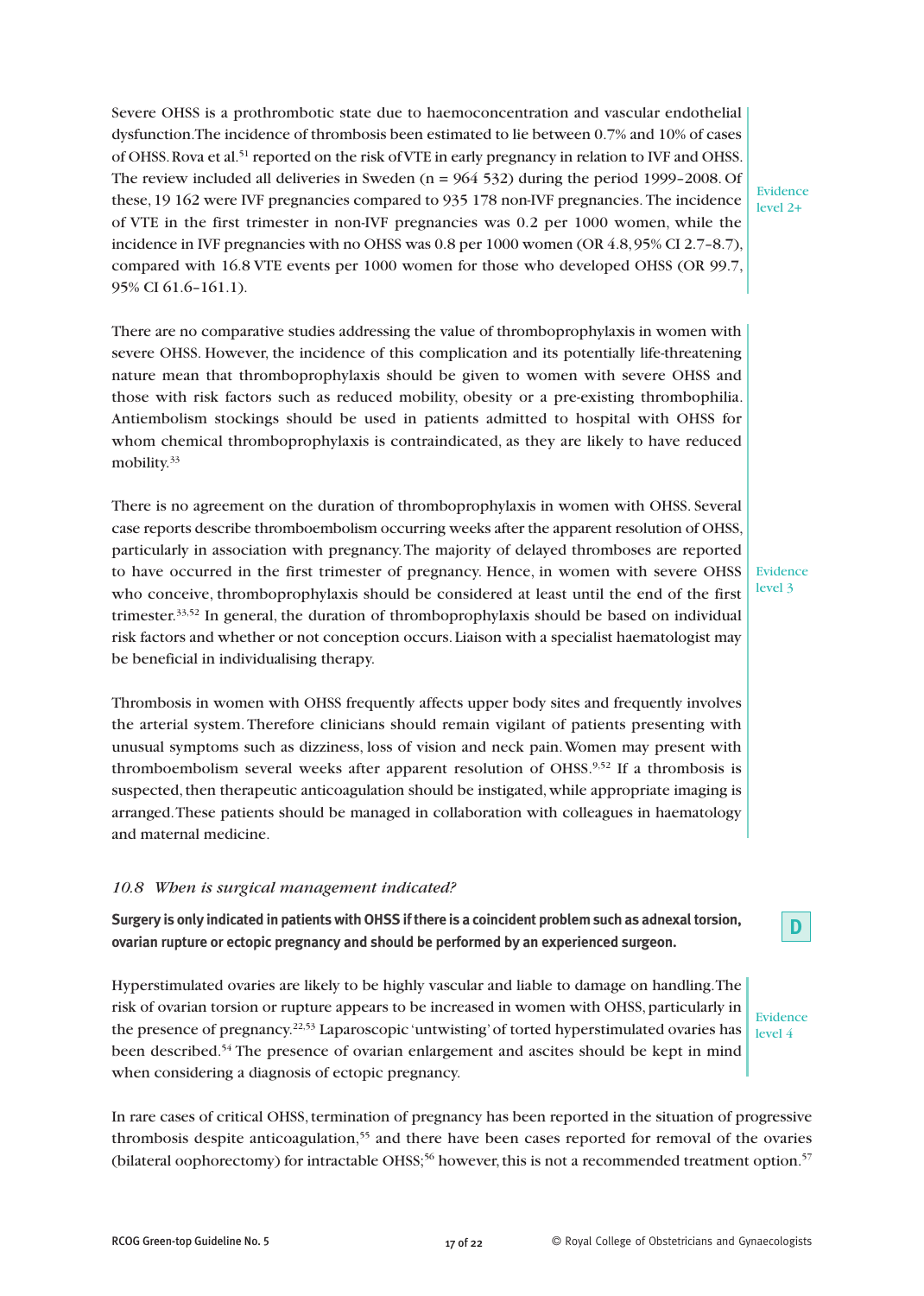# **11. OHSS and pregnancy**

#### *11.1 What are the risks associated with pregnancy and OHSS?*

**Clinicians should be aware, and women informed, that pregnancies complicated by OHSS may be at increased risk of pre-eclampsia and preterm delivery.**

Controlled studies do not show an increase in the risk of miscarriage in pregnancies arising from assisted reproduction cycles complicated by OHSS compared to cycles without OHSS,<sup>58-60</sup> although some reports have suggested an increased rate of preclinical pregnancy loss in women with early, but not late, OHSS.<sup>59</sup>

Data concerning later gestational complications in pregnancies complicated by OHSS are limited. Courbierre et al.<sup>60</sup> found a higher incidence of pre-eclampsia (21.2% versus 9.2%) and prematurity (36% versus 10.7%) in 40 OHSS pregnancies compared with a control group of 80 IVF pregnancies without OHSS.The proportions of multiple pregnancies were similar between the two groups. A larger study by Haas et al.<sup>61</sup> comparing the obstetric outcomes of 125 pregnancies complicated by severe OHSS with 157 IVF pregnancies without OHSS found an increased risk of prematurity in singleton, but not multiple, pregnancies with OHSS compared with the corresponding non-OHSS controls.

#### **12. Recommendations for future research**

- More research is required to clarify changes in the osmoregulatory system in women at different phases of OHSS, using well-defined cohorts of women with severe disease who are followed through the course of the OHSS.
- There is a need to compare outpatient and inpatient management of severe OHSS in terms of safety, efficacy, patient acceptability and health economic assessment. Such a trial could compare a 'conventional' approach of inpatient management with conservative indications for abdominal paracentesis with a more 'active' approach emphasising earlier paracentesis on an outpatient basis.
- Further research is required to evaluate the role of GnRH antagonists and dopamine agonists in the management of women with established OHSS.

#### **13. Auditable topics**

- Proportion of women undergoing stimulated assisted reproduction treatment who are provided with verbal and written information about symptoms of OHSS and 24-hour contact details (100%).
- Formal agreements between licensed centres providing treatment that may lead to OHSS and acute units in their catchment area (100%).
- Reporting of cases of severe and critical OHSS admitted to hospital in accordance with HFEA regulations (100%).Responsibility for reporting lies with the licensed centre.
- Acute unit to inform licensed centre regarding all patients seen with a suspected diagnosis of OHSS (100%).
- Effectiveness of outpatient management of severe OHSS against locally agreed standard.
- Women admitted to hospital should have daily clinical review with weight and abdominal girth measurements and monitoring of intake and output of fluid (100%).
- All women with severe or critical OHSS should be prescribed LMWH, unless there is a contraindication, whether admitted to hospital or not (100%).

**C**

Evidence level 2+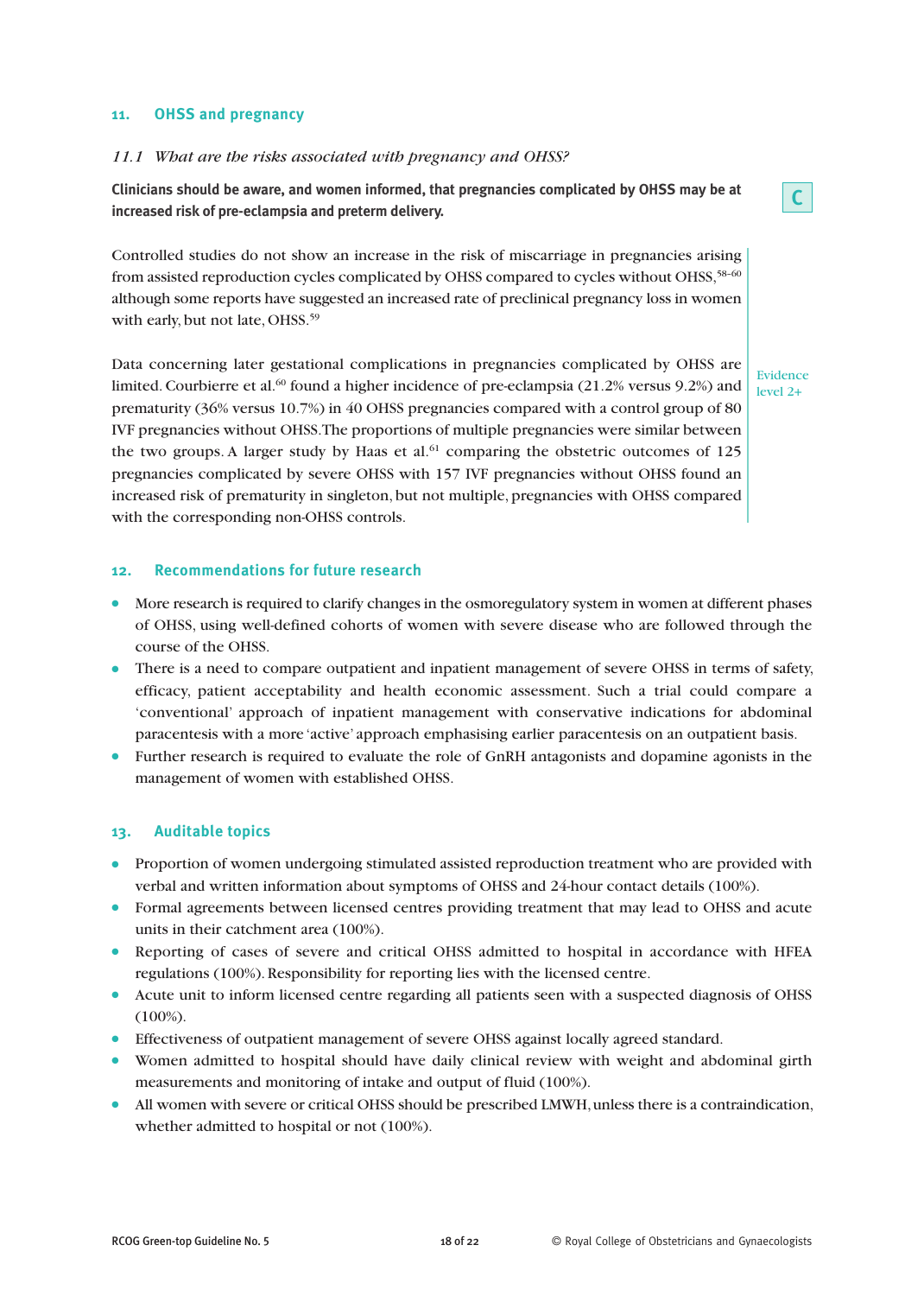#### **14. Useful links and support groups**

- British Fertility Society. *Ovarian hyperstimulation syndrome (OHSS)* [http://britishfertilitysociety.org.uk/downloads/ms\_3642.pdf].
- Infertility Network UK. *Fact Sheet: Ovarian Hyper Stimulation Syndrome (OHSS)* [http://www.infertilitynetworkuk.com/uploaded/Fact%20Sheets/Ovarian%20Hyper%20Stimulation %20Syndrome%20(OHSS).pdf].

#### **References**

- 1. Braat DD, Schutte JM, Bernardus RE, Mooij TM, van Leeuwen FE. Maternal death related to IVF in the Netherlands 1984–2008. *Hum Reprod* 2010;25:1782–6.
- 2. Whelan JG 3rd,Vlahos NF. The ovarian hyperstimulation syndrome. *Fertil Steril* 2000;73:883–96.
- 3. Ata B, Tulandi T. Pathophysiology of ovarian hyperstimulation syndrome and strategies for its prevention and treatment. *Expert Rev Obstet Gynecol* 2009;4:299–311.
- 4. Mathur RS, Tan BK. British Fertility Society Policy and Practice Committee: prevention of ovarian hyperstimulation syndrome. *Hum Fertil (Camb)* 2014;17:257–68.
- 5. Evbuomwan IO, Davison JM, Murdoch AP. Coexistent hemoconcentration and hypoosmolality during superovulation and in severe ovarian hyperstimulation syndrome: a volume homeostasis paradox. *Fertil Steril* 2000;74:67–72.
- 6. Evbuomwan IO, Davison JM, Baylis PH, Murdoch AP. Altered osmotic thresholds for arginine vasopressin secretion and thirst during superovulation and in the ovarian hyperstimulation syndrome (OHSS): relevance to the pathophysiology of OHSS. *Fertil Steril* 2001;75:933–41.
- 7. Evbuomwan I. The role of osmoregulation in the pathophysiology and management of severe ovarian hyperstimulation syndrome. *Hum Fertil (Camb)* 2013; 16:162–7.
- 8. Zegers-Hochschild F, Mansour R, Ishihara O,Adamson GD, de Mouzon J, Nygren KG, et al. International Committee for Monitoring Assisted Reproductive Technology: world report on assisted reproductive technology, 2005. *Fertil Steril* 2014;101:366–78.e14.
- 9. Delvigne A,Rozenberg S. Epidemiology and prevention of ovarian hyperstimulation syndrome (OHSS): a review. *Hum Reprod Update* 2002;8:559–77.
- 10. Kupka MS, Ferraretti AP, de Mouzon J, Erb K, D'Hooghe T, Castilla JA,et al.;European IVF-Monitoring Consortium,for the European Society of Human Reproduction and Embryology (ESHRE).Assisted reproductive technology in Europe, 2010: results generated from European registers by ESHRE. *Hum Reprod* 2014;29:2099–113.
- 11. Kawwass JF, Kissin DM, Kulkarni AD, Creanga AA, Session DR, Callaghan WM, et al.; National ART Surveillance System (NASS) Group. Safety of assisted reproductive technology in the United States, 2000-2011.*JAMA* 2015;313:88–90.
- 12. Sridev S, Barathan S. Case report on spontaneous ovarian hyperstimulation syndrome following natural conception associated with primary hypothyroidism. *J Hum Reprod Sci* 2013;6:158–61.
- 13. Al-Inany HG, Youssef MA, Aboulghar M, Broekmans F, Sterrenburg M,Smit J,et al.GnRH antagonists are safer than agonists: an update of a Cochrane review. *Hum Reprod Update* 2011;17:435.
- 14. Mathur RS, Akande AV, Keay SD, Hunt LP, Jenkins JM. Distinction between early and late ovarian hyperstimulation syndrome. *Fertil Steril* 2000;73:901–7.
- 15. Memarzadeh MT.A fatal case of ovarian hyperstimulation syndrome with perforated duodenal ulcer. *Hum Reprod* 2010;25:808–9.
- 16. Schenker JG, Weinstein D. Ovarian hyperstimulation syndrome: a current survey. *Fertil Steril* 1978;30:255–68.
- 17. Golan A, Ron-el R, Herman A, Soffer Y, Weinraub Z, Caspi E. Ovarian hyperstimulation syndrome: an update review. *Obstet Gynecol Surv* 1989;44:430–40.
- 18. Navot D, Bergh PA, Laufer N. Ovarian hyperstimulation syndrome in novel reproductive technologies: prevention and treatment. *Fertil Steril* 1992;58:249–61.
- 19. Mathur R, Evbuomwan I, Jenkins J. Prevention and management of ovarian hyperstimulation syndrome. *Curr Obstet Gynaecol* 2005;15:132–8.
- 20. Zosmer A, Katz Z, Lancet M, Konichezky S, Schwartz-Shoham Z.Adult respiratory distress syndrome complicating ovarian hyperstimulation syndrome. *Fertil Steril* 1987;47:524–6.
- 21. Abramov Y, Elchalal U, Schenker JG. Pulmonary manifestations of severe ovarian hyperstimulation syndrome: a multicenter study. *Fertil Steril* 1999;71: 645–51.
- 22. Al Omari W, Ghazal-Aswad S, Sidky IH, Al Bassam MK. Ovarian salvage in bilaterally complicated severe ovarian hyperstimulation syndrome. *Fertil Steril* 2011;96:e77–9.
- 23. Abramov Y, Elchalal U, Schenker JG. Severe OHSS: An 'epidemic' of severe OHSS: a price we have to pay? *Hum Reprod* 1999;14:2181–3.
- 24. Human Fertilisation and Embryology Authority [http://www.hfea.gov.uk/docs/Latest\_long\_term\_data\_ analysis\_report\_91-06.pdf.pdf]. Accessed 2015 Oct 23.
- 25. Knight M, Kenyon S, Brocklehurst P, Neilson J, Shakespeare J, Kurinczuk JJ (Eds.) on behalf of MBRRACE-UK. *Saving Lives, Improving Mothers' Care: Lessons learned to inform future maternity care from the UK and Ireland Confidential Enquiries into Maternal Deaths and Morbidity 2009–2012.* Oxford: National Perinatal Epidemiology Unit; 2014 [www.npeu. ox.ac.uk/mbrrace-uk/reports].
- 26. Human Fertilisation and Embryology Authority [http://www.hfea.gov.uk/docs/General\_Directions\_0011\_ -\_Reporting\_adverse\_incidents\_and\_near\_misses\_V3.pdf]. Accessed 2015 Oct 23.
- 27. Royal College of Obstetricians and Gynaecologists. *Ovarian hyperstimulation syndrome: what you need to know.* London: RCOG; 2007 [https://www.rcog.org.uk/ globalassets/documents/patients/patient-informationleaflets/gynaecology/ovarian-hyperstimulation-syndrome. pdf].Accessed 2015 Oct 23.
- 28. Balasch J, Carmona F, Llach J,Arroyo V, Jové I,Vanrell JA. Acute prerenal failure and liver dysfunction in a patient with severe ovarian hyperstimulation syndrome. *Hum Reprod* 1990;5:348–51.
- 29. Shrivastav P, Nadkarni P, Craft I. Day care management of severe ovarian hyperstimulation syndrome avoids hospitalization and morbidity.*Hum Reprod* 1994;9:812–4.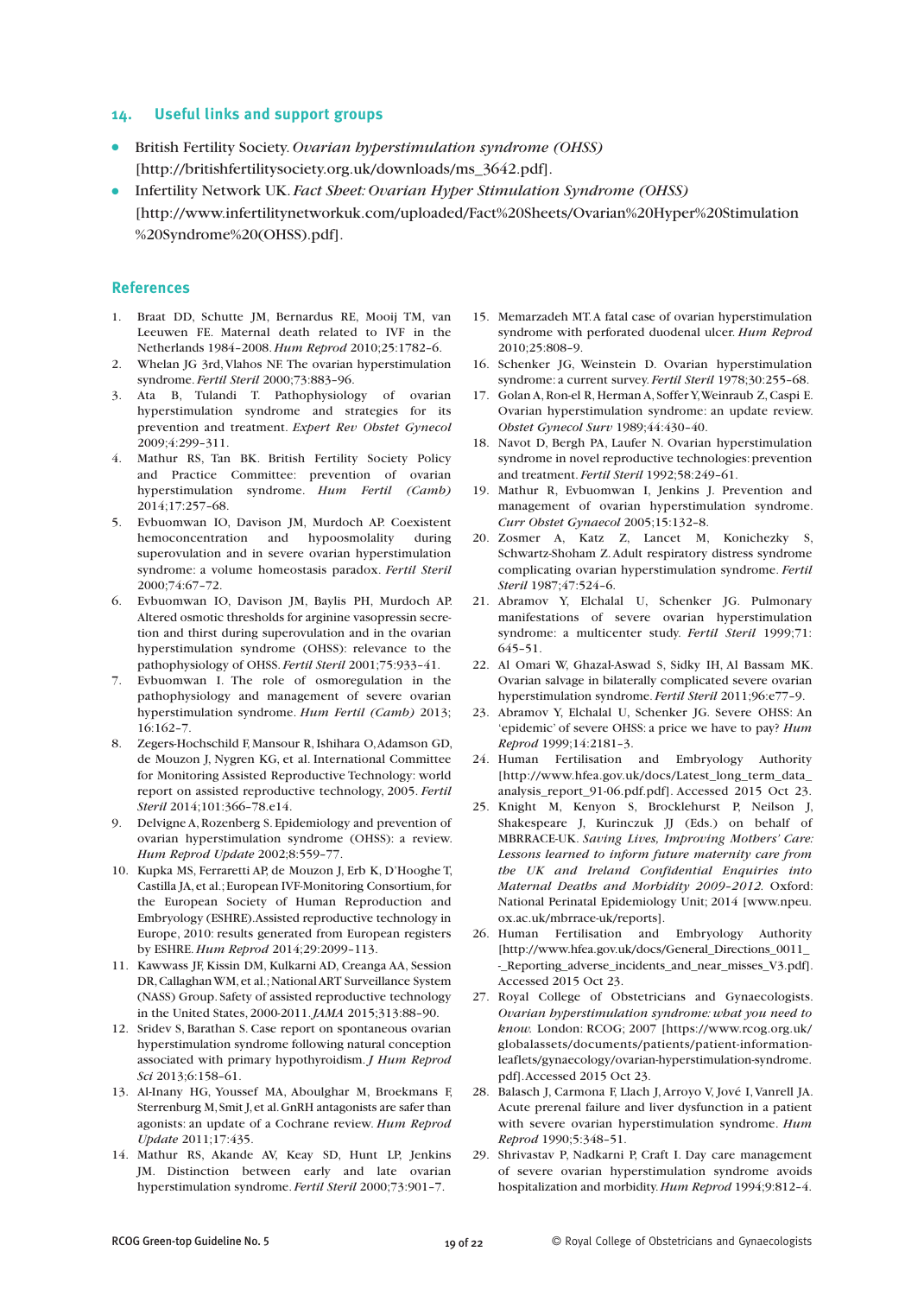- 30. Lincoln SR, Opsahl MS, Blauer KL, Black SH, Schulman JD. Aggressive outpatient treatment of ovarian hyperstimulation syndrome with ascites using transvaginal culdocentesis and intravenous albumin minimizes hospitalization.*J Assist Reprod Genet* 2002;19:159–63.
- 31. Smith LP, Hacker MR, Alper MM. Patients with severe ovarian hyperstimulation syndrome can be managed safely with aggressive outpatient transvaginal paracentesis. *Fertil Steril* 2009;92:1953–9.
- 32. Shukla U, Deval B, Hamoda H, Savvas M, Narvekar N. A programme of outpatient surveillance for women at risk of severe OHSS following IVF:a prospective follow-up review of 99 cases. *Hum Fertil (Camb)* 2011;14 Suppl 1:7.
- 33. Royal College of Obstetricians and Gynaecologists. *Reducing the Risk of Venous Thromboembolism during Pregnancy and the Puerperium*. Green-top Guideline No. 37a. London: RCOG; 2015.
- 34. Lainas GT, Kolibianakis EM, Sfontouris IA, Zorzovilis IZ, Petsas GK, Tarlatzi TB, et al. Outpatient management of severe early OHSS by administration of GnRH antagonist in the luteal phase: an observational cohort study. *Reprod Biol Endocrinol* 2012;10:69.
- 35. Rollene NL, Amols MH, Hudson SB, Coddington CC. Treatment of ovarian hyperstimulation syndrome using a dopamine agonist and gonadotropin releasing hormone antagonist:a case series.*Fertil Steril* 2009;92:1169.e15–17.
- 36. Baumgarten M, Polanski L, Campbell B, Raine-Fenning N. Do dopamine agonists prevent or reduce the severity of ovarian hyperstimulation syndrome in women undergoing assisted reproduction? A systematic review and meta-analysis. *Hum Fertil (Camb)* 2013;16:168–74.
- 37. Nouri K,Tempfer CB, Lenart C,Windischbauer L,Walch K, Promberger R,et al.Predictive factors for recovery time in patients suffering from severe OHSS. *Reprod Biol Endocrinol* 2014;12:59.
- 38. Practice Committee of the American Society for Reproductive Medicine. Ovarian hyperstimulation syndrome. *Fertil Steril* 2008;90 Suppl 5:S188–93.
- 39. Fábregues F, Balasch J, Manau D, Jiménez W, Arroyo V, Creus M, et al. Haematocrit, leukocyte and platelet counts and the severity of the ovarian hyperstimulation syndrome. *Hum Reprod* 1998;13:2406–10.
- 40. Nowicka MA, Fritz-Rdzanek A, Grzybowski W,Walecka I, Niemiec KT,JakimiukAJ.C-reactive protein as the indicator of severity in ovarian hyperstimulation syndrome.*Gynecol Endocrinol* 2010;26:399–403.
- 41. Maslovitz S, Jaffa A, Eytan O,Wolman I, Many A, Lessing JB, et al. Renal blood flow alteration after paracentesis in women with ovarian hyperstimulation. *Obstet Gynecol* 2004;104:321–6.
- 42. Ferraretti AP, Gianaroli L, Diotallevi L, Festi C,Trounson A. Dopamine treatment for severe ovarian hyperstimulation syndrome. *Hum Reprod* 1992;7:180–3.
- 43. Tsunoda T, Shibahara H, Hirano Y, Suzuki T, Fujiwara H, Takamizawa S, et al. Treatment for ovarian hyperstimulation syndrome using an oral dopamine prodrug, docarpamine. *Gynecol Endocrinol* 2003;17:281–6.
- 44. Delvigne A, Rozenberg S. Review of clinical course and treatment of ovarian hyperstimulation syndrome (OHSS). *Hum Reprod Update* 2003;9:77–96.
- 45. Raziel A, Friedler S, Schachter M, Strassburger D, Bukovsky I,Ron-El R.Transvaginal drainage of ascites as an alternative to abdominal paracentesis in patients with severe ovarian hyperstimulation syndrome, obesity, and generalized edema. *Fertil Steril* 1998;69:780–3.
- 46. Ozgun MT, Batukan C, Oner G, Uludag S, Aygen EM, Sahin Y. Removal of ascites up to 7.5 liters on one occasion and 45 liters in total may be safe in patients with severe ovarian hyperstimulation syndrome. *Gynecol Endocrinol* 2008;24:656–8.
- 47. Royal College of Obstetricians and Gynaecologists. *Management of Ascites in Ovarian Cancer Patients.* Scientific Impact Paper No. 45. London: RCOG; 2014.
- 48. Grossman LC, Michalakis KG, Browne H, Payson MD, Segars JH. The pathophysiology of ovarian hyperstimulation syndrome: an unrecognized compartment syndrome. *Fertil Steril* 2010;94:1392–8.
- 49. Koike T, Araki S, Minakami H, Ogawa S, Sayama M, Shibahara H, et al. Clinical efficacy of peritoneovenous shunting for the treatment of severe ovarian hyperstimulation syndrome. *Hum Reprod* 2000;15: 113–17.
- 50. Zhang Q, Xia L, Gao G. A new effective method in the treatment of severe ovarian hyperstimulation syndrome. *Iran J Reprod Med* 2012;10:589–94.
- 51. Rova K, Passmark H, Lindqvist PG. Venous thromboembolism in relation to in vitro fertilization: an approach to determining the incidence and increase in risk in successful cycles. *Fertil Steril* 2012;97:95–100.
- 52. ESHRE CapriWorkshop Group.Venous thromboembolism in women: a specific reproductive health risk. *Hum Reprod Update* 2013;19:471–82.
- 53. Gelbaya TA. Short and long-term risks to women who conceive through *in vitro* fertilization. *Hum Fertil (Camb)* 2010;13:19–27.
- 54. Gorkemli H, Camus M, Clasen K. Adnexal torsion after gonadotrophin ovulation induction for IVF or ICSI and its conservative treatment. *Arch Gynecol Obstet* 2002;267: 4–6.
- 55. Cupisti S, Emran J, Mueller A, Dittrich R, Beckmann MW, Binder H. Course of ovarian hyperstimulation syndrome in 19 intact twin pregnancies after assisted reproduction techniques, with a case report of severe thromboembolism. *Twin Res Hum Genet* 2006;9:691–6.
- 56. Amarin ZO. Bilateral partial oophorectomy in the management of severe ovarian hyperstimulation syndrome. An aggressive, but perhaps life-saving procedure. *Hum Reprod* 2003;18:659–64.
- 57. Bellver J, Escudero E, Pellicer A. Bilateral partial oophorectomy in the management of severe ovarian hyperstimulation syndrome (OHSS): ovarian mutilating surgery is not an option in the management of severe OHSS. *Hum Reprod* 2003;18:1363–7.
- 58. Mathur RS, Jenkins JM. Is ovarian hyperstimulation syndrome associated with a poor obstetric outcome? *BJOG* 2000;107:943–6.
- 59. Papanikolaou EG, Tournaye H, Verpoest W, Camus M, VernaeveV, Van Steirteghem A, et al. Early and late ovarian hyperstimulation syndrome: early pregnancy outcome and profile. *Hum Reprod* 2005;20:636–41.
- 60. Courbiere B, Oborski V, Braunstein D, Desparoir A, Noizet A, Gamerre M. Obstetric outcome of women with in vitro fertilization pregnancies hospitalized for ovarian hyperstimulation syndrome: a case-control study. *Fertil Steril* 2011;95:1629–32.
- 61. Haas J,Yinon Y, Meridor K, Hershko-Klement A, Orvieto R, Schiff E, et al. Is severe ovarian hyperstimulation syndrome associated with adverse pregnancy outcome? Evidence from a large case-control study. *Am J Obstet Gynecol* 2014;210 Suppl 1:S329–30.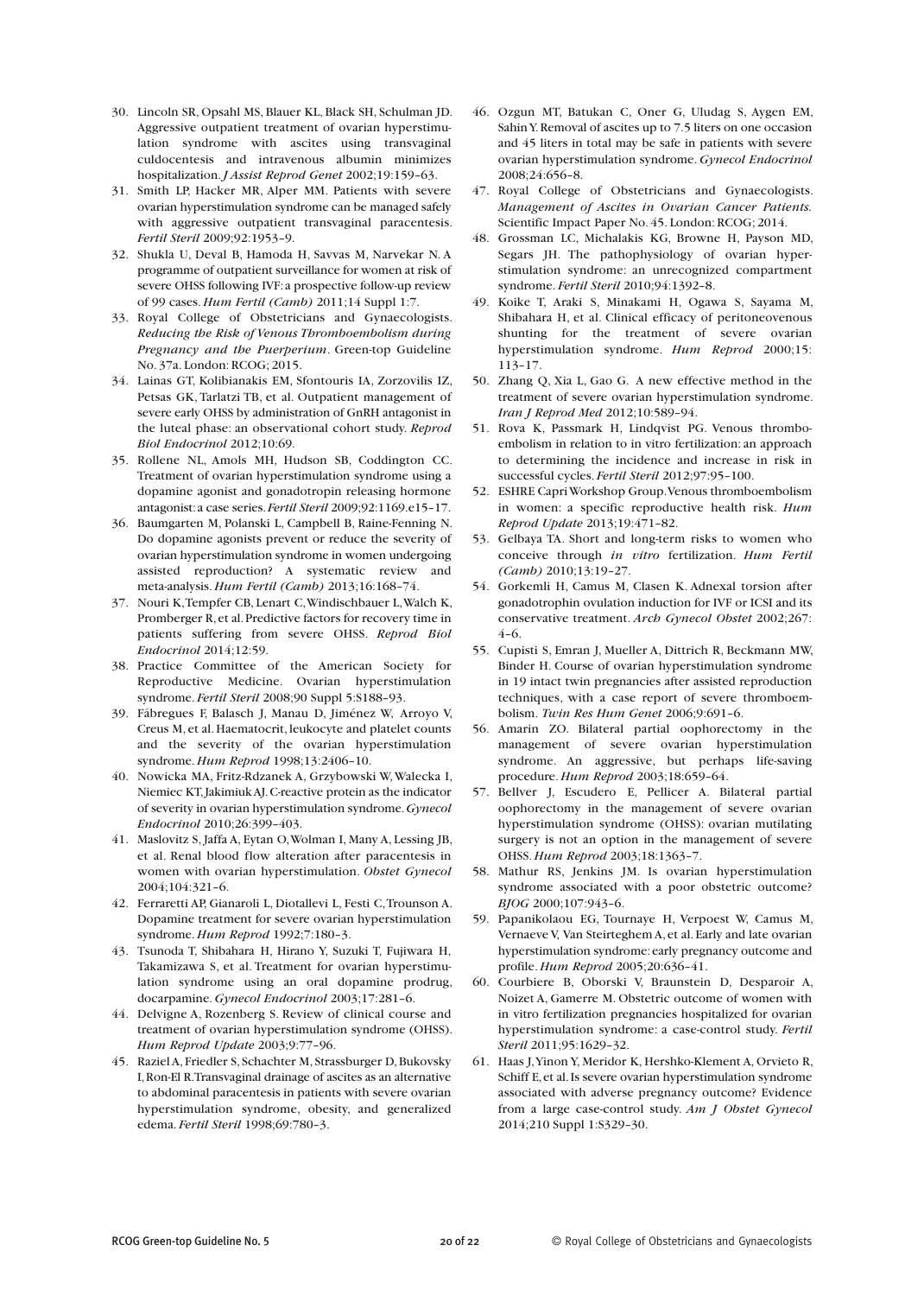# **Appendix I:** Explanation of guidelines and evidence levels

Clinical guidelines are: 'systematically developed statements which assist clinicians and patients in making decisions about appropriate treatment for specific conditions'. Each guideline is systematically developed using a standardised methodology. Exact details of this process can be found in Clinical Governance Advice No. 1 *Development of RCOG Green-top Guidelines* (available on the RCOG website at http://www.rcog.org.uk/green-top-development). These recommendations are not intended to dictate an exclusive course of management or treatment. They must be evaluated with reference to individual patient needs, resources and limitations unique to the institution and variations in local populations. It is hoped that this process of local ownership will help to incorporate these guidelines into routine practice.Attention is drawn to areas of clinical uncertainty where further research may be indicated.

The evidence used in this guideline was graded using the scheme below and the recommendations formulated in a similar fashion with a standardised grading scheme.